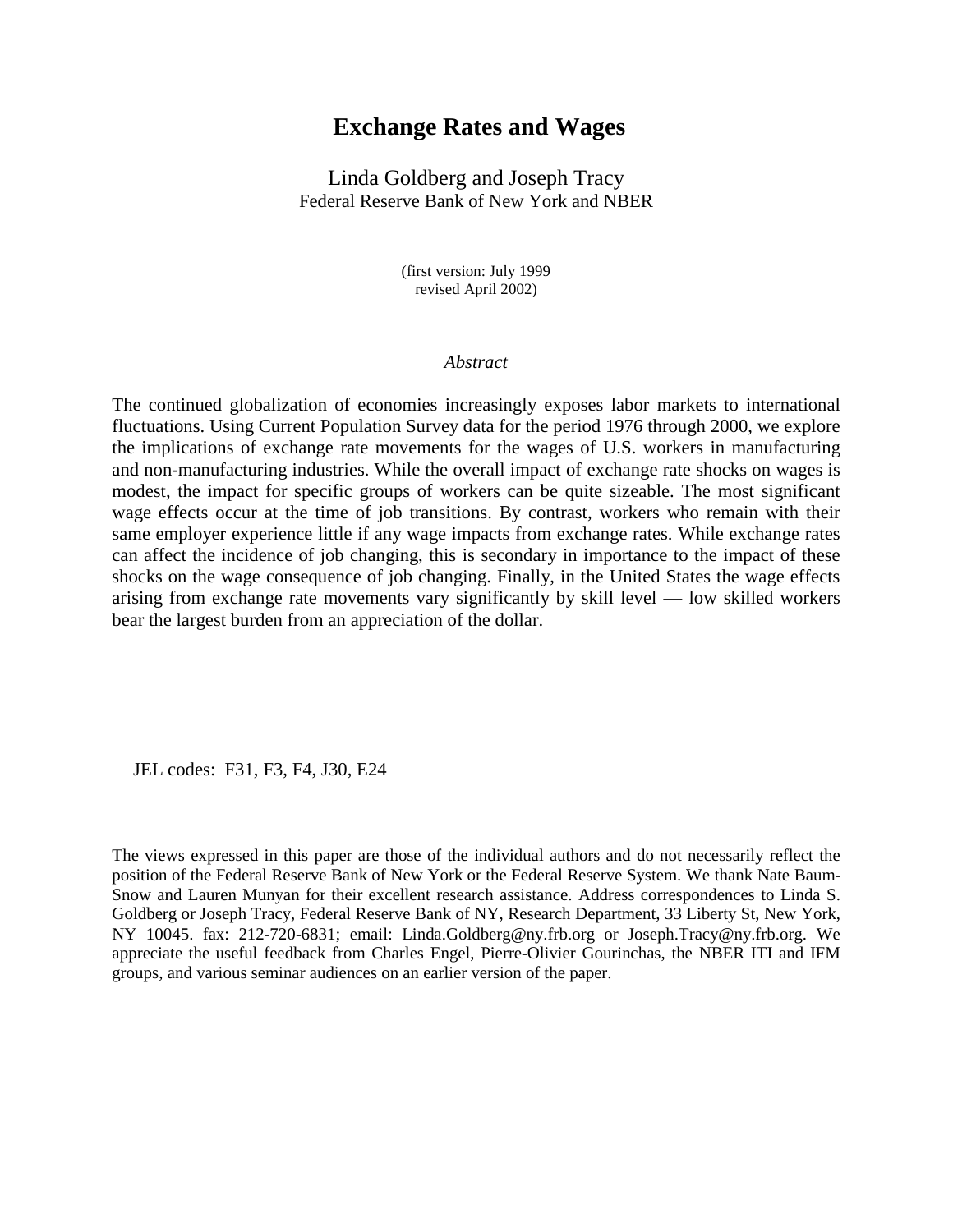### **I. Introduction**

As large swings in exchange rates become a regular part of the economic landscape, it is important to understand their implications for labor markets. An evolving literature suggests that the wage effects of dollar movements can be significant, but there remain broad gaps in our understanding of the implications for different groups within the workforce and of the mechanisms for these effects. In this paper, we confront these issues using a rich source of data on labor market outcomes for individual workers employed in U.S. manufacturing and non-manufacturing industries. We confirm that the overall elasticity of wages to the exchange rate is small. However, exchange rate movements can lead to large wage changes for some workers, especially those with lower skill levels. For these workers, large wage adjustments occur primarily at times of job transitions.

Our results unify and significantly expand upon the insights from prior analyses. Prior studies using industry-level aggregates found that exchange rate movements appear to have little effect on jobs, but sometimes sizable effects on wages (Campa and Goldberg 2001).<sup>1</sup> Industries were shown to be heterogeneous in these effects: those with lower price-over-cost markups — interpreted as facing stiffer competitive conditions have smaller wage responsiveness and larger employment responsiveness than highermarkup industries, while industries with smaller proportions of skilled-labor have less wage and more employment responsiveness. However, the quality of data in these studies, and the level of aggregation, prevented further analysis of the channels for these wage effects. Earlier studies also could not control for individual worker characteristics or identify which types of workers are most impacted by exchange rate movements.

In the present paper we address a number of key open questions about the effects of exchange rate movements on U.S. labor markets. First, we document which types of workers are particularly sensitive to exchange rates, where we focus on individuals delineated by their skill level. We also explore the mechanism through which wages respond to exchange rates, specifically asking whether there are differences in the wage elasticities for workers who remain with their current employer and those who change jobs. Among the individuals who change jobs, we ask whether a move across industries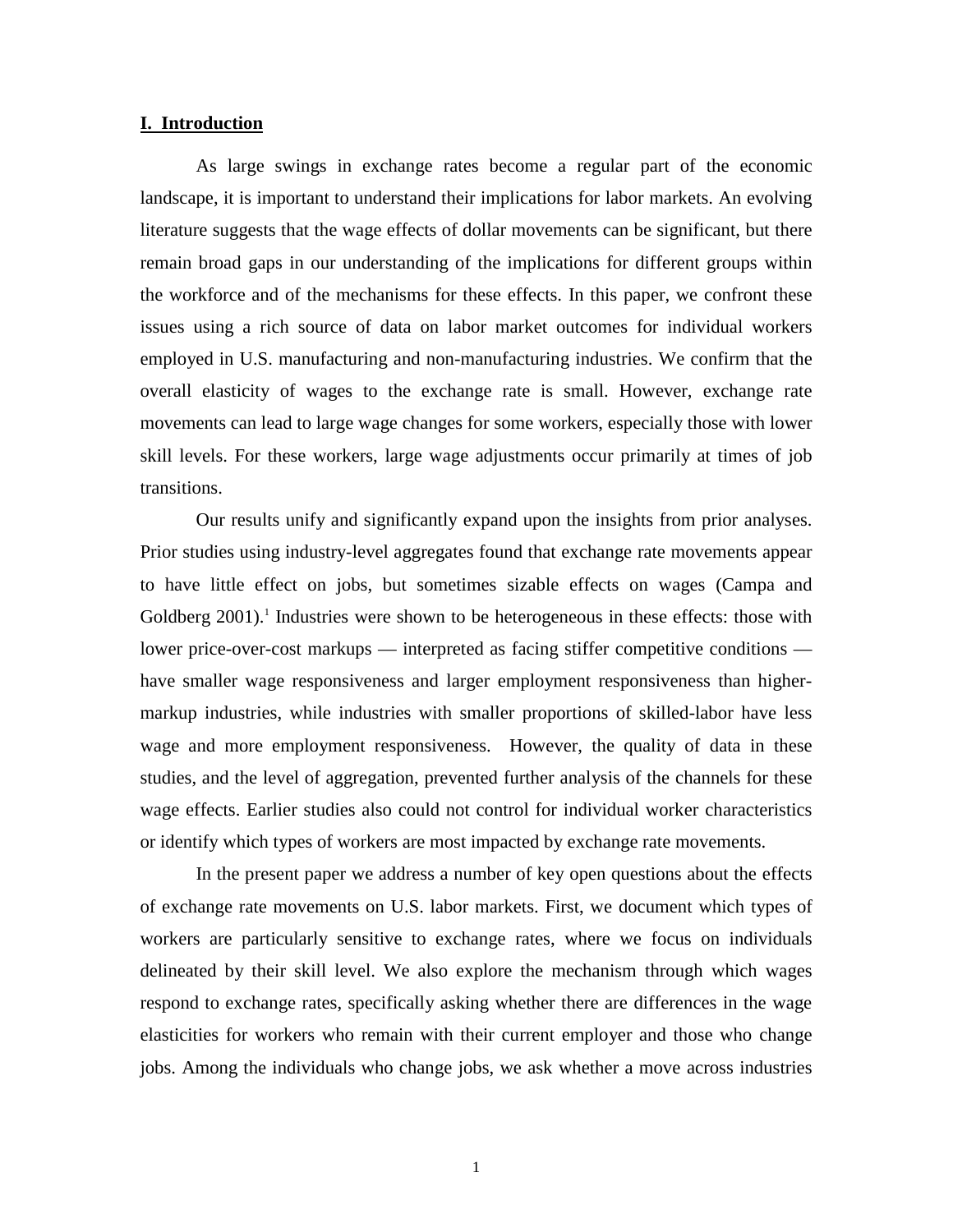tends to be associated with a different pattern of wage of adjustment. Finally, we consider the extent to which dollar fluctuations influence incidence and wage consequences of job changing and industry-switching by workers.

We tackle these questions using data for male respondents to the March Current Population Survey (CPS) for the period 1977 through 2001. This data presents us with a key advantage over the previous industry-level studies in that we can control for the skill levels of workers and whether they make job transitions. We create a series of two-year panels on wages and employment status of workers by matching workers across adjacent March interviews of the CPS. This approach allows us to estimate the effects of exchange rates on wage growth using an empirical specification that controls for both observed and unobserved heterogeneity in worker skill level.

 The paper is organized as follows. Section II provides theoretical underpinnings for the wage and exchange rate interactions to be examined empirically. Section III describes our data, details the criteria used in choosing the estimation sample and discusses issues involved in constructing our job changing measures. Section IV presents our empirical methodology and results. Section V offers concluding remarks.

## **II. Theoretical and Conceptual Approach**

We use the concept of a worker's expected wage to motivate a decomposition of the overall wage elasticity with respect to the exchange rate into three channels. This decomposition links the growing literature on exchange rate effects on job churning (see Gourinchas (1998), Goldberg, Tracy, and Aaronson (1999), and Klein, Schuh and Triest (2001)) to the literature on exchange rates and wages.

The expected log wage for a worker can be expressed as the probability that the worker remains with his same employer multiplied by the expected log wage conditional on no job change, plus the probability that the worker changes jobs multiplied by the expected log wage conditional on a job change. Letting  $P_{it}$  denote the probability of a worker making a job change and  $J_{\text{Cit}}$  an indicator for a job change, we can express the expected log wage  $w_{it}$  for the *i*<sup>th</sup> worker in year *t* as follows:

<sup>&</sup>lt;sup>1</sup>See Branson and Love (1988) and Revenga (1992) for earlier industry studies.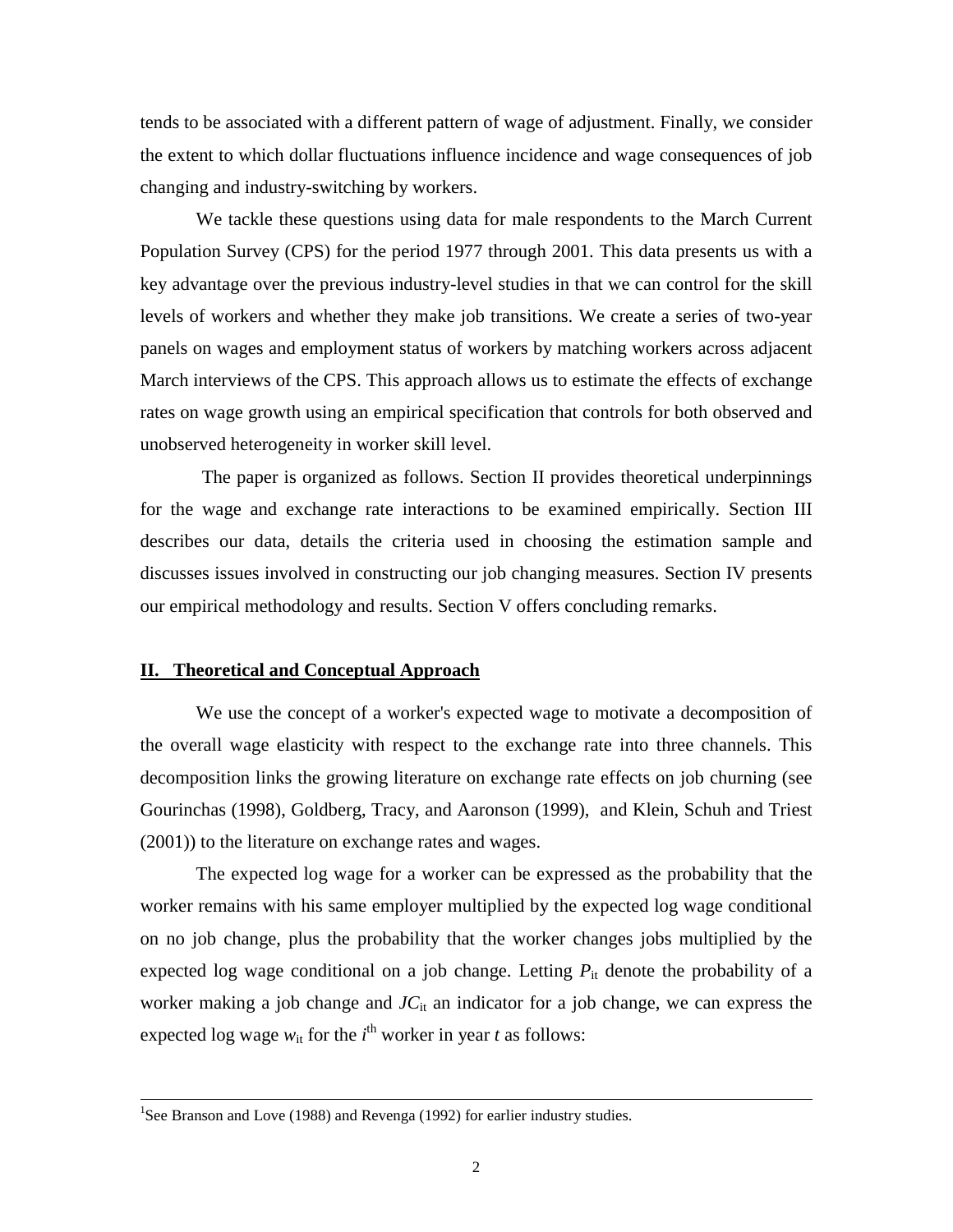$$
E(w_{it}) = (1 - P_{it})E(w_{it} | JC_{it} = 0) + P_{it}E(w_{it} | JC_{it} = 1)
$$
 (1)

Differentiating equation (1) with respect to the log real exchange rate ( $rer$ ), we derive the three channels through which exchange rates influence the expected wages of individual workers.

$$
\frac{\partial E(w_{ii})}{\partial r} = \frac{\partial E(w_{ii} \mid JC_{ii} = 0)}{\partial r} + P_{ii} \frac{\partial [E(w_{ii} \mid JC_{ii} = 1) - E(w_{ii} \mid JC_{ii} = 0)]}{\partial r} + [E(w_{ii} \mid JC_{ii} = 1) - E(w_{ii} \mid JC_{ii} = 0)] \frac{\partial P_{ii}}{\partial r} \tag{2}
$$

First, there can be on-the-job wage adjustment, so that exchange rates affect a worker's wage in the absence of any job transition. Second, given the normal frequency of job transitions, exchange rate movements may affect the wage premium or penalty associated with a job change. Third, given the normal wage premium or penalty for job changing, the frequency of job transitions may be responsive to the exchange rate.

Previous theoretical studies provide some guidance for how to formulate an empirical specification in order to estimate equation (2). Campa and Goldberg (2001) and Goldberg and Tracy (2000) show that the sensitivity of labor demand to exchange rates arises primarily through impacts on producer profits. A producer's revenues are influenced by the exchange rate through the impacts on domestic and foreign market sales, while a producer's costs may also be influenced through the use of imported inputs. This suggests that the competitive structure of an industry and its industry trade orientation will affect the wage and turnover elasticities in (2). Dynamic labor demand models offer a couple of additional insights. First, the within-employer wage elasticity and the sensitivity of the turnover probability to the exchange rate should vary with the size of the adjustment costs associated with hiring and firing workers. These adjustment costs vary by the worker's skill level. Second, firms should make labor adjustments primarily in response to permanent rather than transitory shifts in the exchange rate.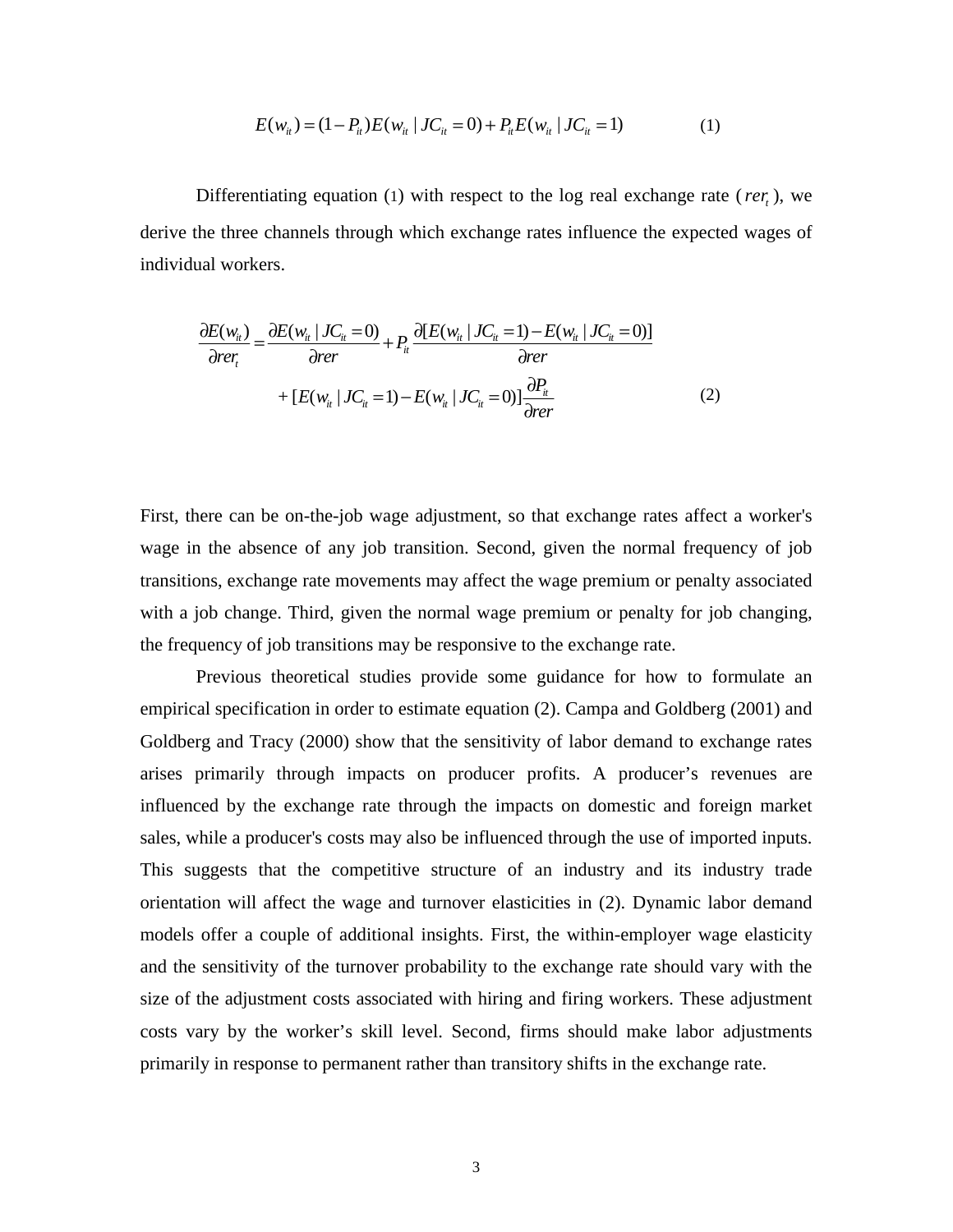The first step toward building an empirical specification for the decomposition given in equation (2) is to specify the evolution of an individual worker's wage. To capture observed heterogeneity in skill level across workers, we include a set of individual ( $i$ ) characteristics,  $Z_{it}$ , containing the worker's education, potential job experience, race and marital status. Within this vector, we interact education and experience so that education is allowed to affect both the level and growth rate of wages. Regional (*r*) cyclical shocks are captured in  $V_{rt}$ , which contains a measure of local labor market conditions (we discuss the construction of these variables in Section III). Aggregate cyclical shocks are captured in  $Y_{it}$ , which contains real GDP growth and an industry-specific index for the real exchange rate.

We allow for a potentially rich error component structure to capture the various sources of unobserved heterogeneity at the individual, industry and regional levels. Through the error component term *vijrt*, individual and industry unobserved heterogeneity is allowed to affect both the level and growth rate of wages ( $\mu_{i1}$  and  $\mu_{i2}t$ , and  $\mu_{i1}$  and  $\mu_{i2}t$ ). Regional unobserved heterogeneity is allowed to affect the level of wages  $(\mu_{r1})$ . Our empirical model for individual *i*'s wages can be summarized as follows.

$$
w_{ijrt} = Z_{it} \beta + V_{rt} \gamma + Y_{jt} \delta + V_{ijrt}
$$
  
\n
$$
V_{ijrt} = \mu_{i1} + \mu_{i2}t + \mu_{j1} + \mu_{j2}t + \mu_{r1} + \varepsilon_{it}
$$
\n(3)

Since aggregate industry real wages, industry-specific real exchange rates and real GDP tend to display unit roots, using specification (3) to estimate the wage elasticities would be problematic. To deal with this issue, we first-difference wages across adjacent years to derive one of our key estimating equations:

$$
\Delta w_{ijrt} = \Delta Z_{it} \beta + \Delta V_{rt} \gamma + \Delta Y_{jt} \delta + \Delta V_{ijrt}
$$
  
\n
$$
\Delta V_{ijrt} = \mu_{i2} + \mu_{j2} + \Delta \varepsilon_{it}
$$
\n(4)

Observe that the individual, industry and region-specific error components have dropped out with the exception of the time trends, which enter as level effects in the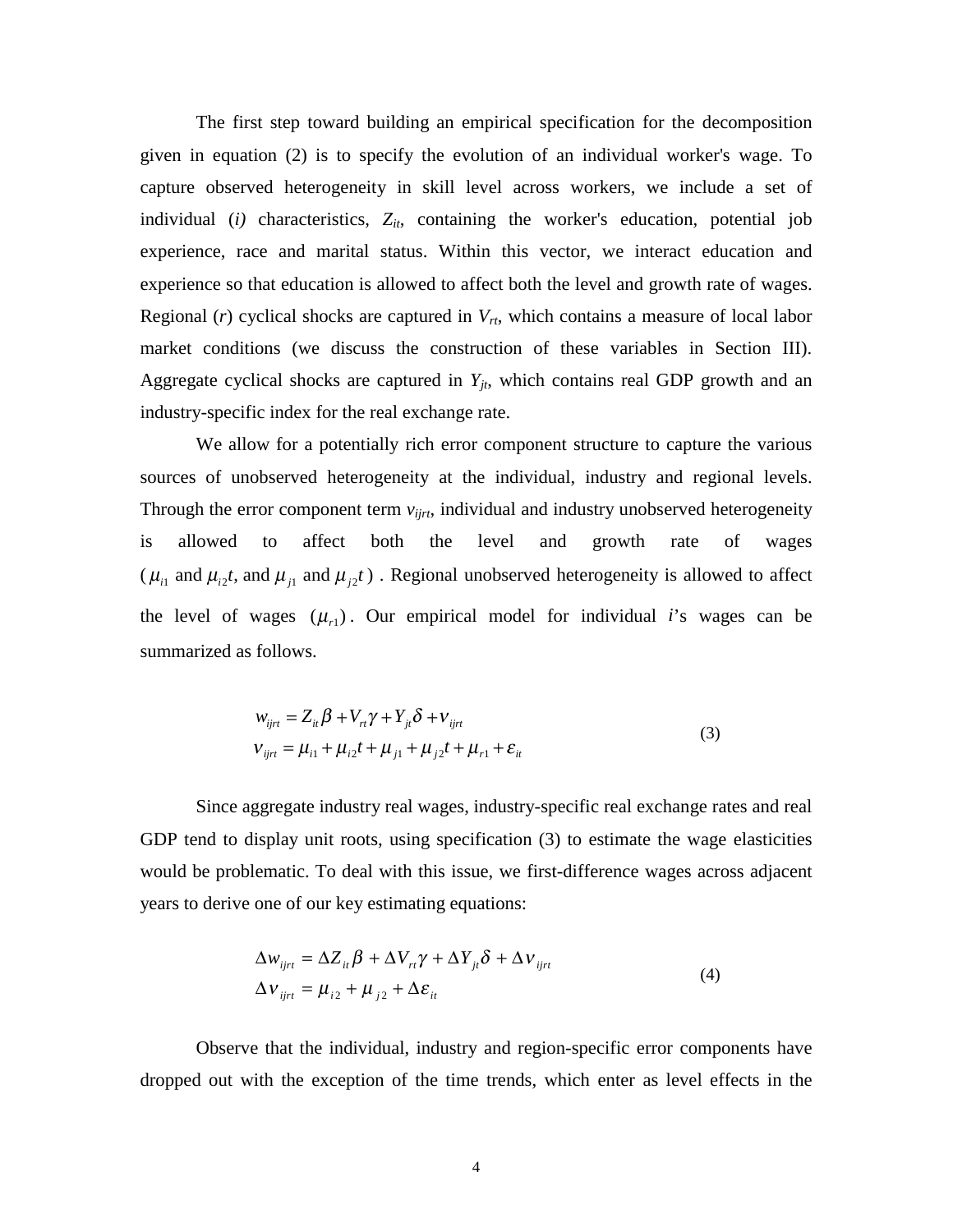differenced residual.<sup>2</sup> Equation (4) shows that an individual's wage growth is a function of his education, experience, any change in his marital status, and the growth rates of the macro and regional variables. We control in our estimation for the industry-specific error component,  $\mu_{i2}$ , using 2-digit industry fixed-effects, but the individual-specific error component,  $\mu_{i2}$ , that captures any unobserved heterogeneity in wage growth rates across individuals remains part of the composite error term.

We use variations of specification (4) to estimate the components of the wage elasticity decomposition given in equation (2). We can restrict the estimating sample to see how the wage elasticity varies by occupational category and skill level. To estimate the specific channels through which exchange rate movements influence wages, we include in specification (4) an indicator for whether a worker changes jobs over the twoyear period,  $J_{\text{C}_{it}}$  and we interact this indicator with the change in the industry-specific exchange rate,  $\Delta r e r_{it}$ . We write this expanded specification as follows.

$$
\Delta w_{ijrt} = \Delta Z_{it} \beta + \beta_c J C_{it} + \Delta V_{rt} \gamma + \gamma_r \Delta r e r_{jt} + \gamma_{cr} J C_{it} \Delta r e r_{jt} + \Delta Y_i \delta + \Delta v_{ijrt}
$$
(5)

Using specification (5), we jointly estimate the wage elasticity for workers who do not change jobs,  $\gamma_r$ , the effect of the exchange rate on the average wage growth differential between job-changes and job stayers,  $\gamma_{cr}$ , and the average wage growth differential between job changers and job stayers,  $\beta_c$ .

#### **III. The Data**

 $\overline{a}$ 

**A. CPS Data**. The main data source for our analysis are data on individual workers drawn from the March CPS surveys from 1977 through 2001, which provide wage information for 1976 through 2000. We restrict our sample to civilian men between the ages of 18 and 63 who are employed in the private sector outside of Agriculture, Forestry, Fisheries and Mining.<sup>3</sup>

 $2$  In particular, first-differencing further controls for worker skill differences since the individual specific error component,  $\mu_{i1}$ , drops out of the specification.

<sup>&</sup>lt;sup>3</sup> The sample is further limited to workers who were not in school, who were not primarily self-employed and who had positive weeks worked and earnings in both years. We symmetrically trimmed the top and bottom 2 percent of workers based on income (in survey year 1981 we trimmed the top and bottom 2 ½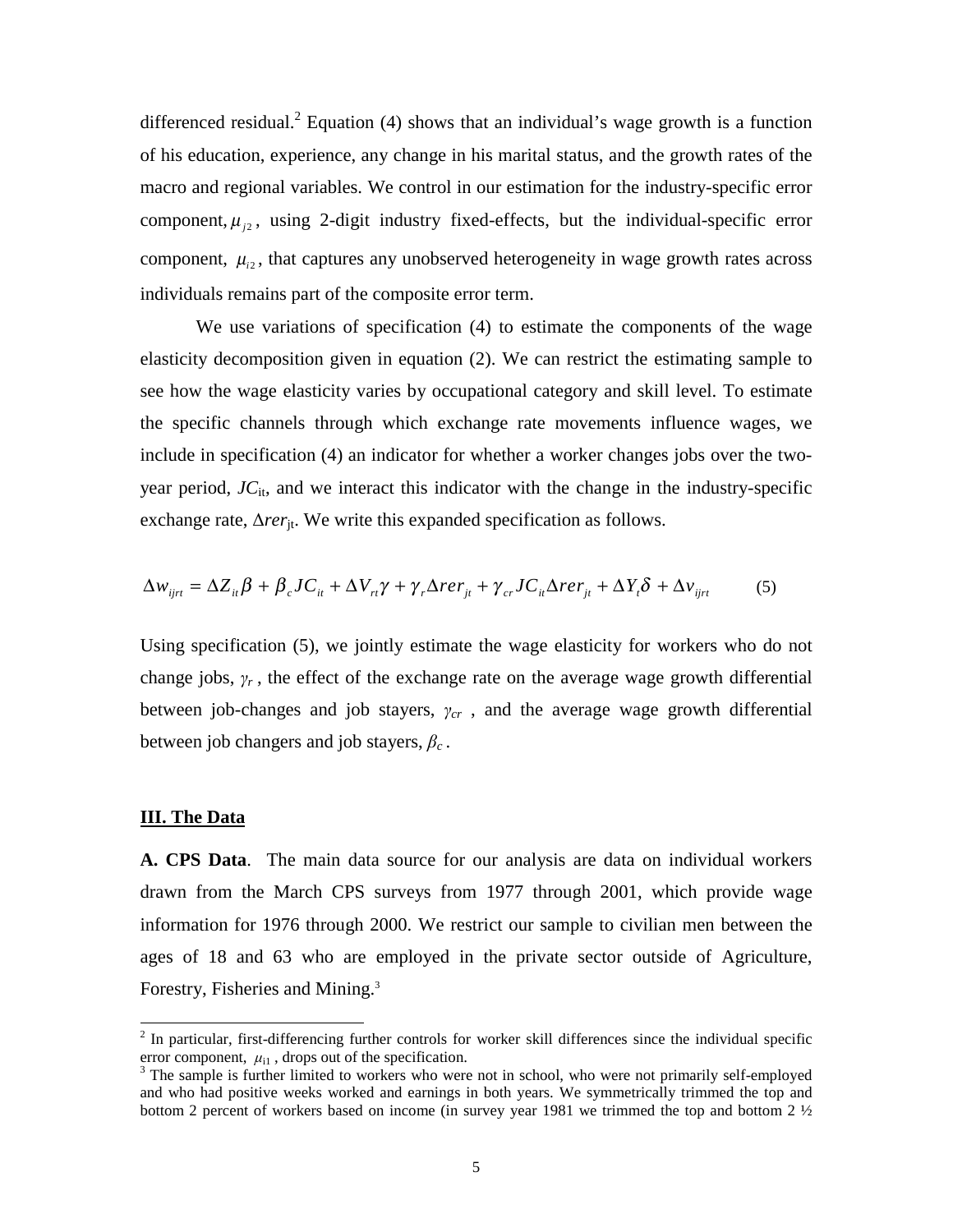We need to match workers across March surveys in order to create the short panels required for our empirical work. Given the interview structure of the CPS, half of the households in each March survey are potentially "matchable" at the next March survey.<sup>4</sup> For the years 1977 through 2001, there are 231,504 individuals from the March surveys who meet our sample restrictions and who can potentially be matched.<sup>5</sup> The CPS provides a household identification variable that facilitates the match of households across surveys. The next step is to match individuals within the household across the surveys. Prior to the 1994 survey, we use a set of demographic variables to do this individual matching. Starting in 1994, the CPS provides a unique person identification number that can be used to match individuals across surveys. We continue to verify that the demographic information matches across years. Our "matched" sample consists of 113,612 individuals. We also retain the broader "unmatched" sample to determine whether the matching process leads to sample selection issues that need to be addressed in the estimation.

Characteristics of the unmatched (but potentially matchable) and matched samples are provided in Appendix Table A1. There are notable differences between the unmatched and the matched samples, with the most noticeable being the higher homeownership rate in the matched sample. This difference is expected, since the matched sample is comprised of individuals who did not change residences between March surveys. Moreover, matched individuals tend to be older, more likely to be married and have a lower incidence of job changing in the year prior to the first survey.

**B. Who is a Job changer?** In order to investigate the role of job changing in affecting the elasticity of wages to exchange rates, we construct an indicator for whether the worker changed jobs over the two-year period.<sup>6</sup> The CPS data has the advantage of allowing us to construct a reasonably consistent measure of job changing over a long

percent). This effectively eliminates the problem of top-coding of earnings data. We also eliminate observations with allocated or missing values for the variables we use in the analysis.

<sup>&</sup>lt;sup>4</sup> In the CPS, a household is interviewed for four consecutive months, is rotated out of the survey for eight months and is reinterviewed for four more months. Half of the sample in any March survey are on their first four months rotation of interviews [and are potentially matchable in the following March survey], while the other half of the sample are on their last four months rotation of interviews.

<sup>&</sup>lt;sup>5</sup> Due to survey limitations, we are unable to match workers for the survey years 1985/86 and 1995/96.

 $6$  We focus on a two year window (rather than the more traditional one year window) since this matches up with the period we use to measure a worker's wage growth.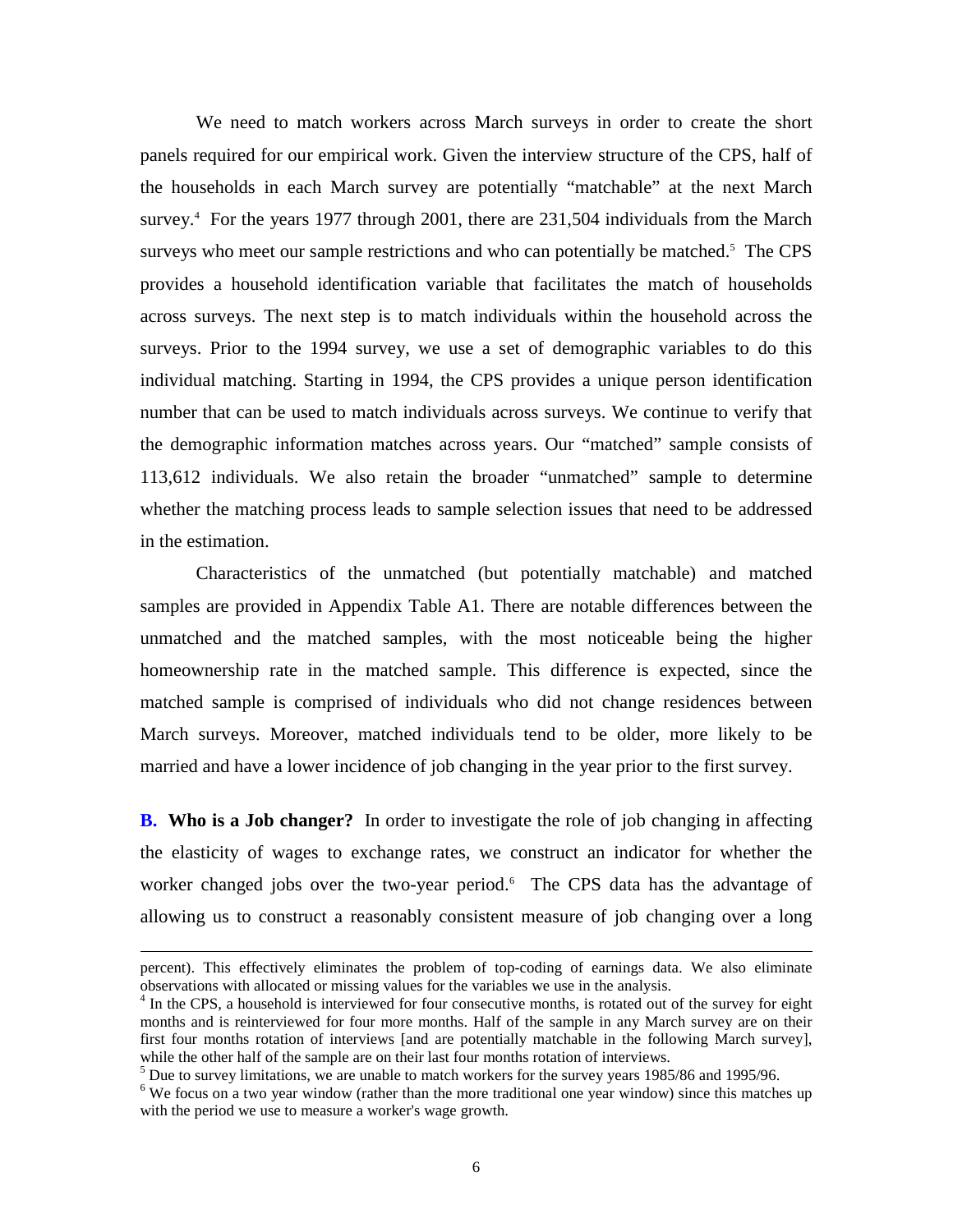sample period. Our key indicator for whether a worker switches jobs is based on a question introduced into the CPS survey in 1977 regarding how many primary employers a worker had over the prior year.<sup>7</sup> We classify a worker as a job changer if he reports more than one primary employer in either of the two years. This question identifies 88 percent of the job changers.

A job changer can answer the he had only one primary employer in each year if the job transition was preceded by a spell of nonemployment that spanned the end of the first year of the two-year period (and the worker makes no other job changes over the two-year period). The way we resolve these cases depends on whether the worker is reemployed as of the first March survey. If the worker is employed as of the first March survey, then we use the industry classification of the worker's current job and primary job last year to determine if a job change occurred. During our sample period, the CPS uses "dependent" industry coding. If the interviewer ascertains that the current job is the same as the primary job last year, then the same industry code is assigned to the current job and to the primary job last year. If these codes differ, then we classify the worker as having changed jobs.8 Dependent industry coding identifies 8 percent of the job changers.

Finally, we consider the case where a worker responds that he has only one primary employer in each year, but was not working as of the first March Survey. Starting in 1994, the CPS ascertains whether the worker is actively looking for employment. We classify workers who were coded as actively looking for employment as job changers. For workers who were not actively looking for employment, we assume that they are on a temporary layoff and are subsequently re-employed by their same employer. For the pre-1994 period, we use information on what a worker indicated was his primary use of time in the prior week (CPS variable "major activity last week") and a series of questions on methods of job search to classify the workers as either actively looking for work or not. Workers categorized by their answers to this final set of questions account for the remaining 4 percent of the job changers.

On average, job changers have different characteristics than "job stayers" (Appendix Table A1). Job changers are younger, less likely to be married and are less

 $7$  Workers with dual jobs are instructed to consider these as one job for the purpose of this question.

<sup>&</sup>lt;sup>8</sup> We will fail to classify a worker as a job changer if he changes jobs at the end of the year and his new job is in the same detailed industry category as his primary job last year.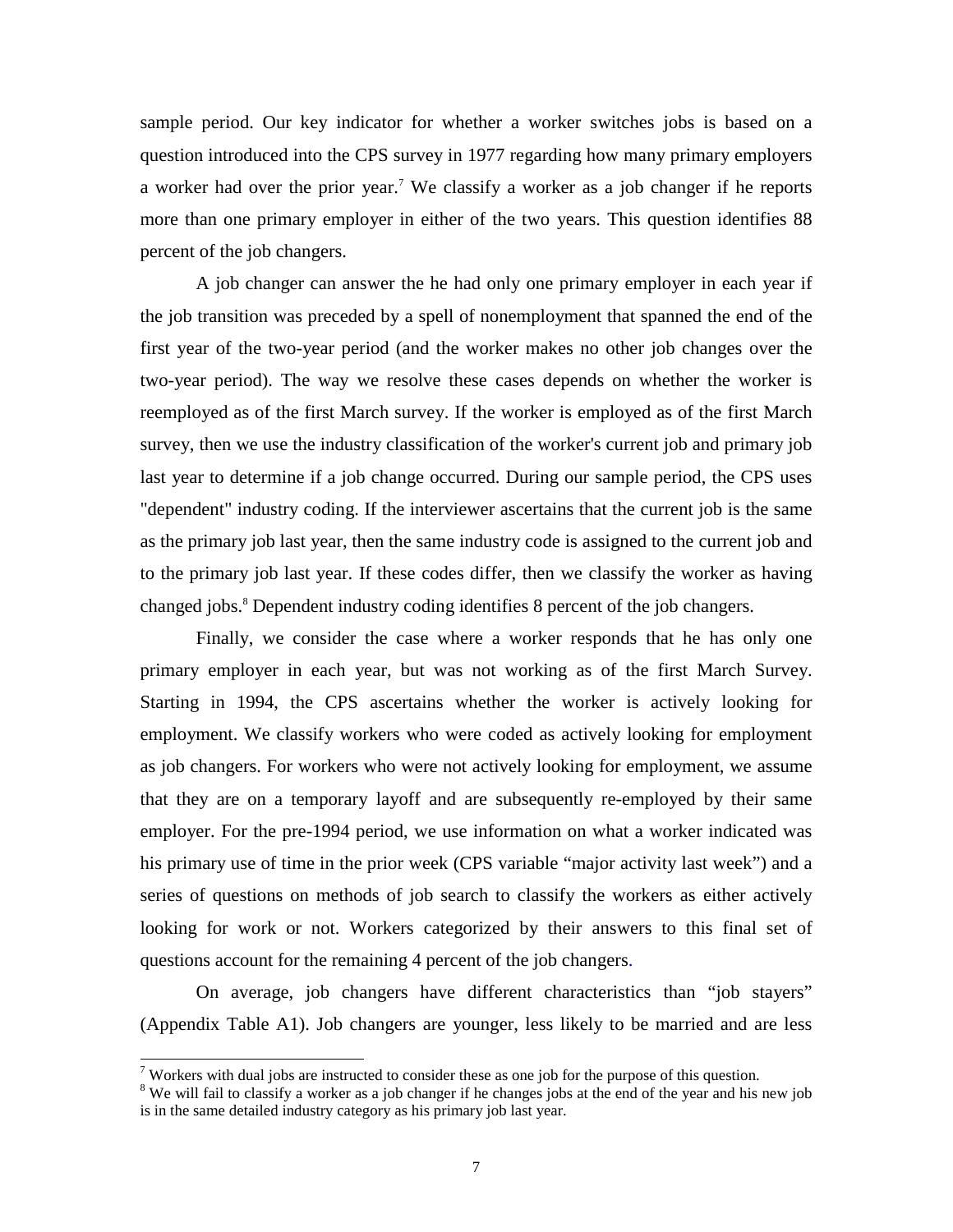likely to own their home. Figure 1 shows the average 2-year job-changing rate for bluecollar and white-collar workers over the mid-1970s through 2000. Overall, there is a 25 percent probability that a worker changes jobs over a 2-year period. Blue-collar workers have higher job-changing rates than white-collar workers, although the job-change rate by white-collar workers has trended upward since the early 1980s. By the end of the 1990s, white-collar workers experienced the same degree of job instability as blue-collar workers.<sup>9</sup>



**Figure 1. Two-Year Job Changing Rates: By Occupation**

*Notes:* 2-year job turnover rates. Turnover rates could not be calculated from for 1985 and 1995 and were imputed using linear interpolation.

**C. Industry-Specific Real Exchange Rates**. The theoretical literature suggests that exchange rates affect workers' wages through shifts in labor demand. These demand shifts arise from the revenue and cost implications of exchange rate movements on domestic sales, foreign sales and the use of imported inputs. Due to differences in international product destinations and sources of import competition, a single exchange rate measure for the U.S. may be a poor proxy for the relevant exchange rate fluctuations facing firms in a given industry. This suggests using an industry-specific exchange rate

<sup>&</sup>lt;sup>9</sup> See Farber (1997) for a detailed discussion of trends in job stability based on the CPS Displaced Worker Surveys.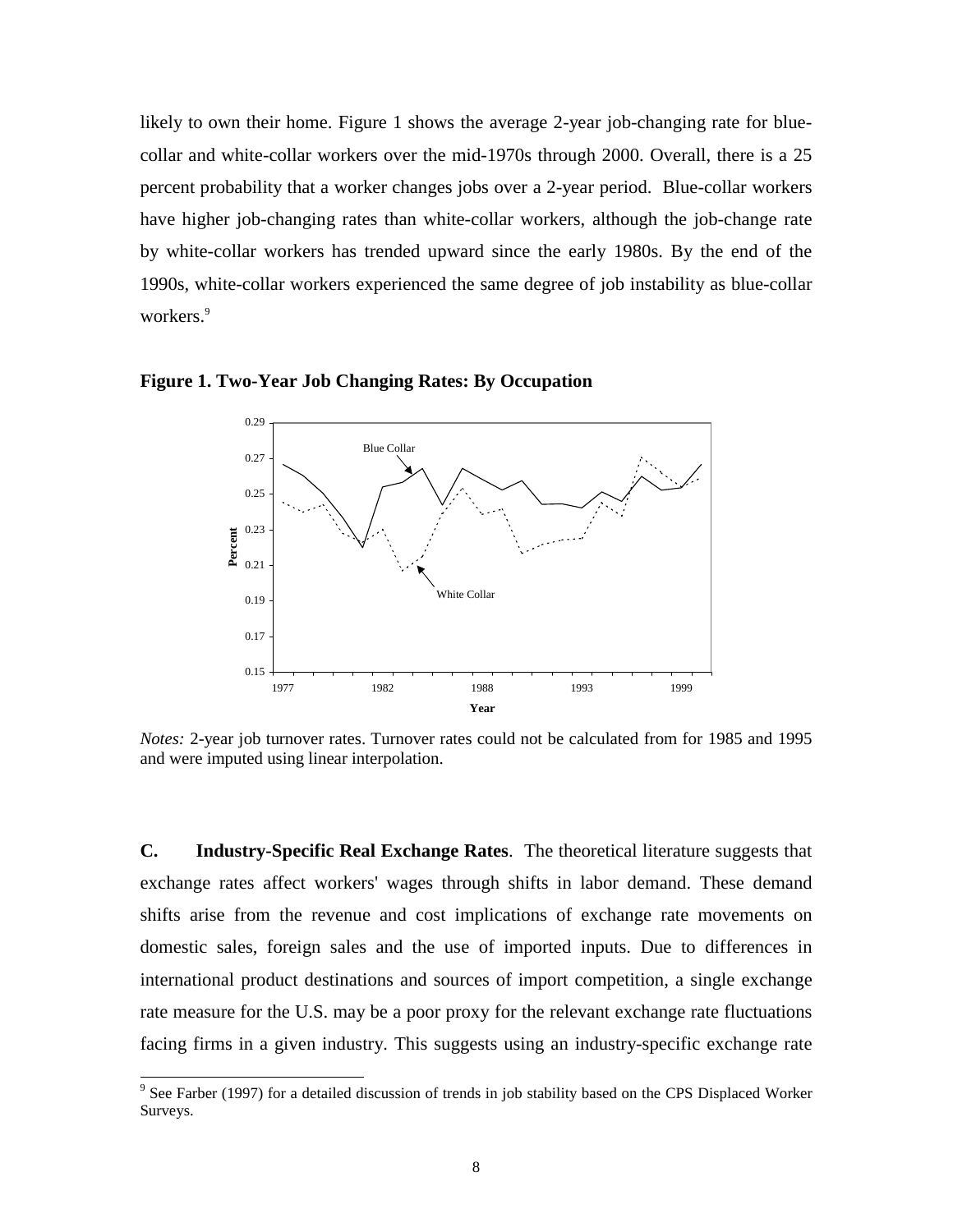series. For a given industry and year, we construct each industry-specific real exchange rate as a weighted average of the bilateral real exchange rates of U.S. trading partners (bilateral real exchange rates are from the IMF's *International Financial Statistics*). The weights used in this construction vary across industries and over time, and are the shares in industry trade of each U.S. trading partner.<sup>10</sup>

Theory suggests and prior empirical work finds that the wage and employment implications of exchange rates, at least in aggregated industry data, are strongest when the permanent component of the exchange rate is used (Campa and Goldberg 2001). By contrast, the transitory component has been found to have more of an effect on overtime hours and wages. There are many available methods of decomposing a macro time-series into its permanent and transitory components. Two common approaches are the Beverage and Nelson (1981) (BN) and the Hodrick and Prescott (1997) (HP) filters. Below we apply the BN filter where we assume that the first difference of the quarterly log exchange rate follows an  $AR(4)$  process (see Appendix description).<sup>11</sup>

**D. Aggregate and Local Demand Variables**. In order to estimate the effect of exchange rates on wages we need to isolate these effects from other time-series factors such as those generated by industry trends, aggregate cycles and local cycles. Industry wage trends are captured in our wage growth specifications by a set of 2-digit industry effects. We control for aggregate cyclical effects on wages by including real GDP growth in the specification given by (5). Local labor market demand conditions are controlled for using a methodology developed by Topel (1986). For each state, we regress the logarithm of state private-sector non-agricultural employment on a quadratic time trend. The residuals from these regressions,  $\gamma_{\mu}$ , measure the deviations of actual state employment from trend employment. Similarly, we regress the logarithm of national private sector

 $10$  We used three year averages lagged by two years of trade shares for bilateral transactions with 34 U.S. trading partners. Using lagged trade shares avoids the potential issue of endogeneity of the composition of U.S. trade flows with respect to exchange rate movements. Our methodology for the weighted export plus import share exchange rate parallels the approach implemented by the Federal Reserve Board of Governors. See Goldberg (2002) for an extensive treatment of the properties of industry-specific versus aggregated exchange rate series.

 $11$  For a discussion of the relative merits of the BN and HP filters, see the exchange between Pedersen and Cogley in the August 2001 issue of the *Journal of Economic Dynamics and Control*. For background on the statistical properties of real exchange rate series see Beveridge and Nelson (1981), Huizinga (1987) and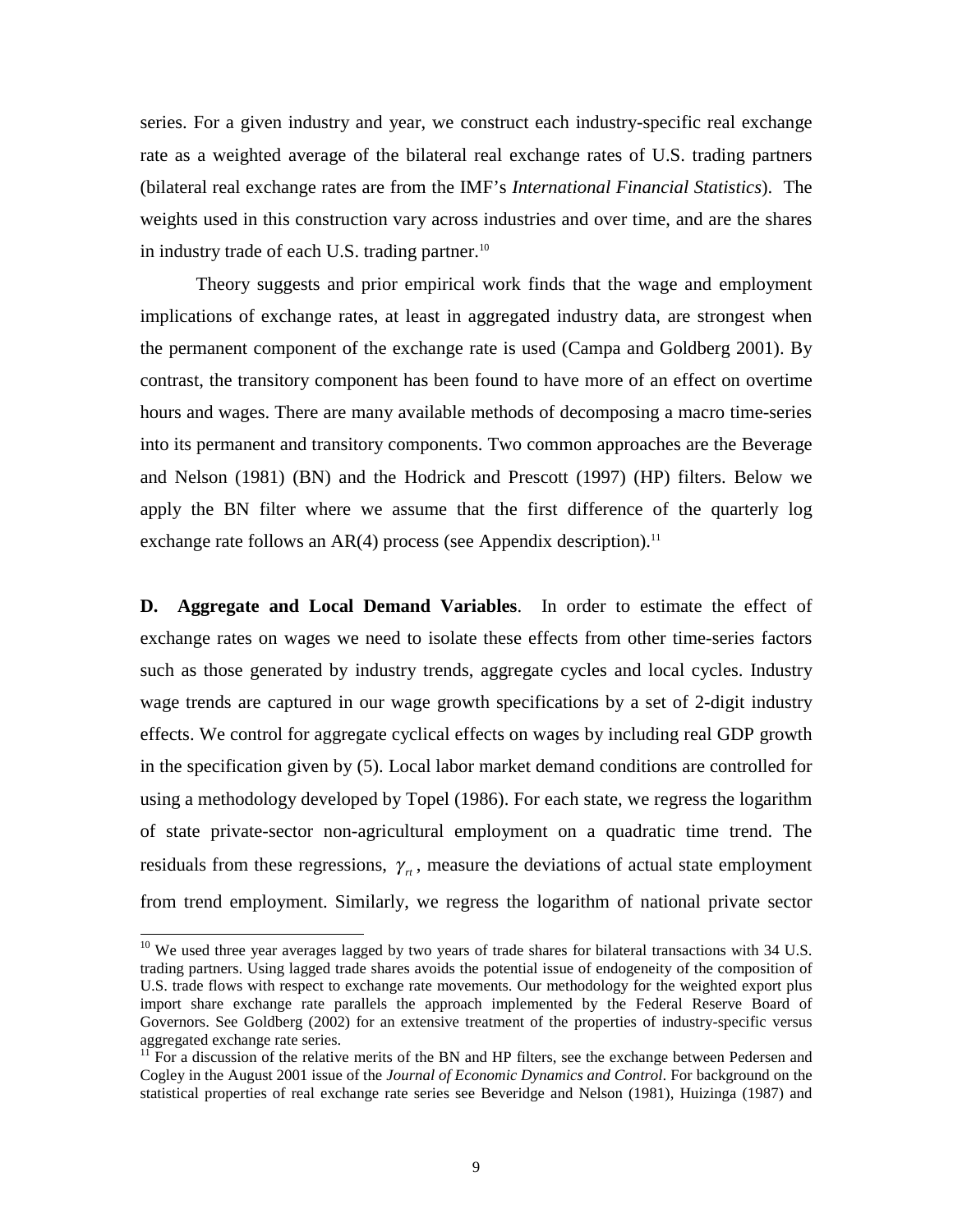non-agricultural employment on a quadratic time trend. The residuals from this regression,  $\gamma$ , control for the aggregate business cycle. The proxy for local relative demand conditions,  $y_{rt}$ , is given by:

$$
y_n = \gamma_n - \gamma_t \tag{6}
$$

The local relative demand conditions variable measures in a given year the state employment residual as a deviation from the national employment residual. Larger values represent relatively tighter conditions in that local labor market than for the country as a whole.

**E. Sample Selection**. As is clear from the descriptive statistics given in Appendix Table A1, our matched-CPS sample is not a random subsample of male workers from the March CPS surveys. To be matched across consecutive March surveys, a worker must remain in the same house over the intervening year. If the entire household moves or if the worker leaves the household, he cannot be matched. The CPS is a household based survey, and it makes no attempt to track down individuals who change residences. A second restriction imposed on our estimation sample is that a worker must have reported earnings in each of the two years in order for us to be able to compute his wage growth. If someone is out of the labor force for an entire year, or if he is employed but refuses to answer the earnings question, then we cannot compute his wage growth.

The extent of sample selection or attrition bias can be estimated by comparing the matched-CPS data to a similar survey where movers are followed. Neumark and Kwaguchi (2001) compare the matched-CPS to the Survey of Income and Program Participation (SIPP) data. The SIPP uses a very similar sampling frame and design as the CPS, but makes a substantial effort to track people who change residences between surveys. They compare results from the matched-CPS and the SIPP data for empirical specifications of the union wage premium and the marriage wage premium. They find negligible and statistically insignificant evidence of attrition bias arising from the

Campa and Goldberg (1999).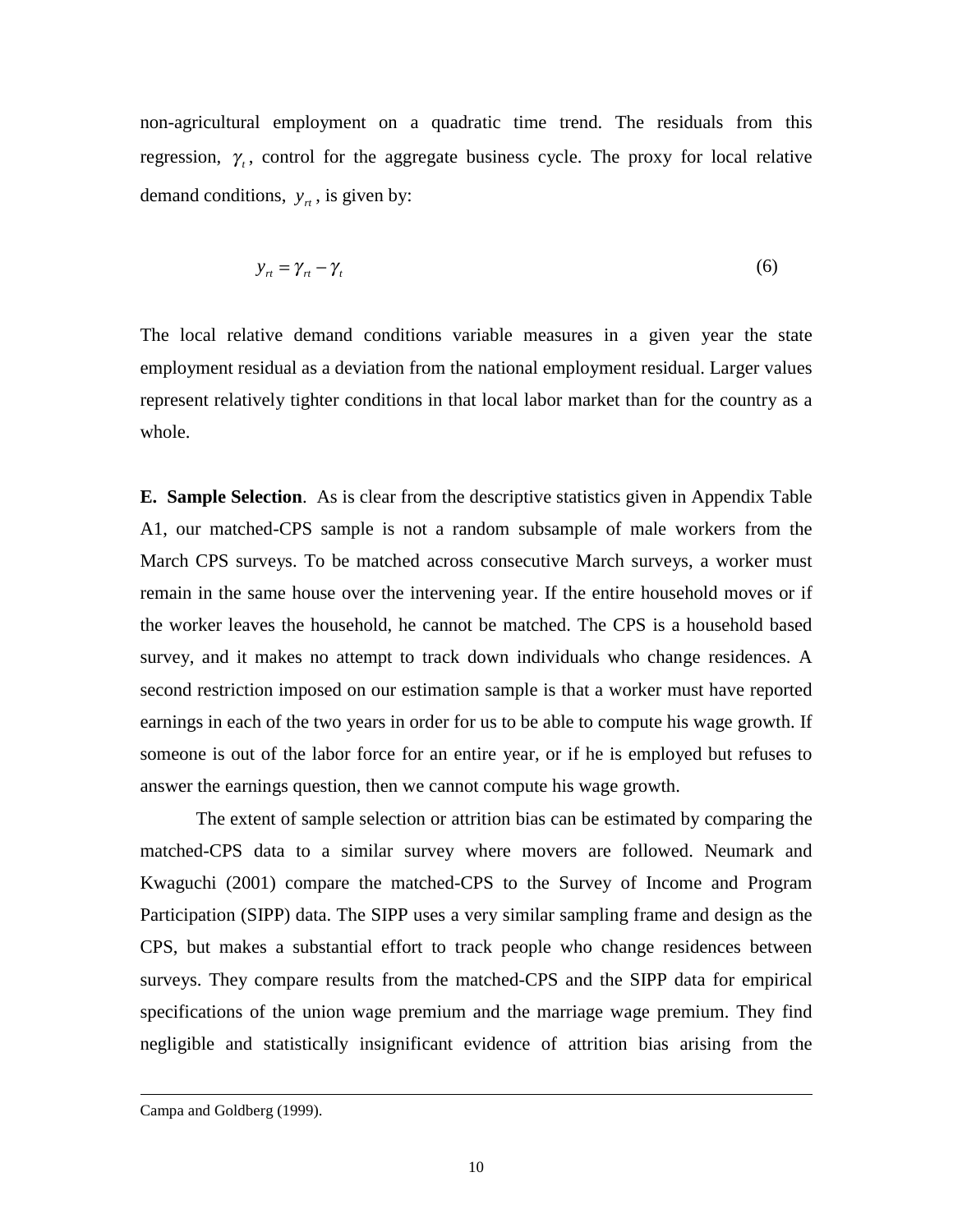inability to follow movers as in the matched-CPS.

While the Neumark and Kawaguchi (2001) findings do not point to any likely problems with sample selection issues when using the matched-CPS data, their findings might be sensitive to the empirical question being asked. As a precaution, we proceed and model the two sources of selection for our estimation sample. The first step toward controlling for these two sources of sample selection is to empirically model the processes for matching an individual across March surveys and for having reported earnings. Given that non-matches are primarily due to geographic mobility, our empirical specification borrows from the migration literature.<sup>12</sup> This literature shows that mobility is strongly tied to many individual characteristics such as age, education, and marital status. In addition, mobility is reduced by factors that increase the transaction costs of moving. We proxy these transactions costs with indicator variables for whether the individual owns a house and for whether children are present in the household. We use these same demographic factors to help control for whether a worker has reported earnings.

Specifically, to control for possible sample selection biases we begin by letting  $I_{1it}^*$  denote an unobserved index of the desire by an individual *i* to stay in the same house during period *t*. We use the normalization that if this index exceeds zero, then the man does not move and we can match him across surveys. Let  $I_{1it}$  denote an indicator that takes a value of one if we match the individual, and zero if we cannot match him. Similarly, let  $I_{2it}^*$  and  $I_{2it}$  denote the unobserved and observed indices for whether a man has reported earnings. Let *Xi* denote a vector of demographic characteristics for individual *i* that affect his mobility and propensity to report earnings. Combining these indices with our earlier wage growth equation, we have the following joint specification where we have relabeled the composite residual in the wage growth equation for ease of exposition, i.e.  $v_{3ijt} = \mu_{2i} + \mu_{2j} + \Delta \varepsilon_{it}$ .

 $12$  See for example, Bartel (1979).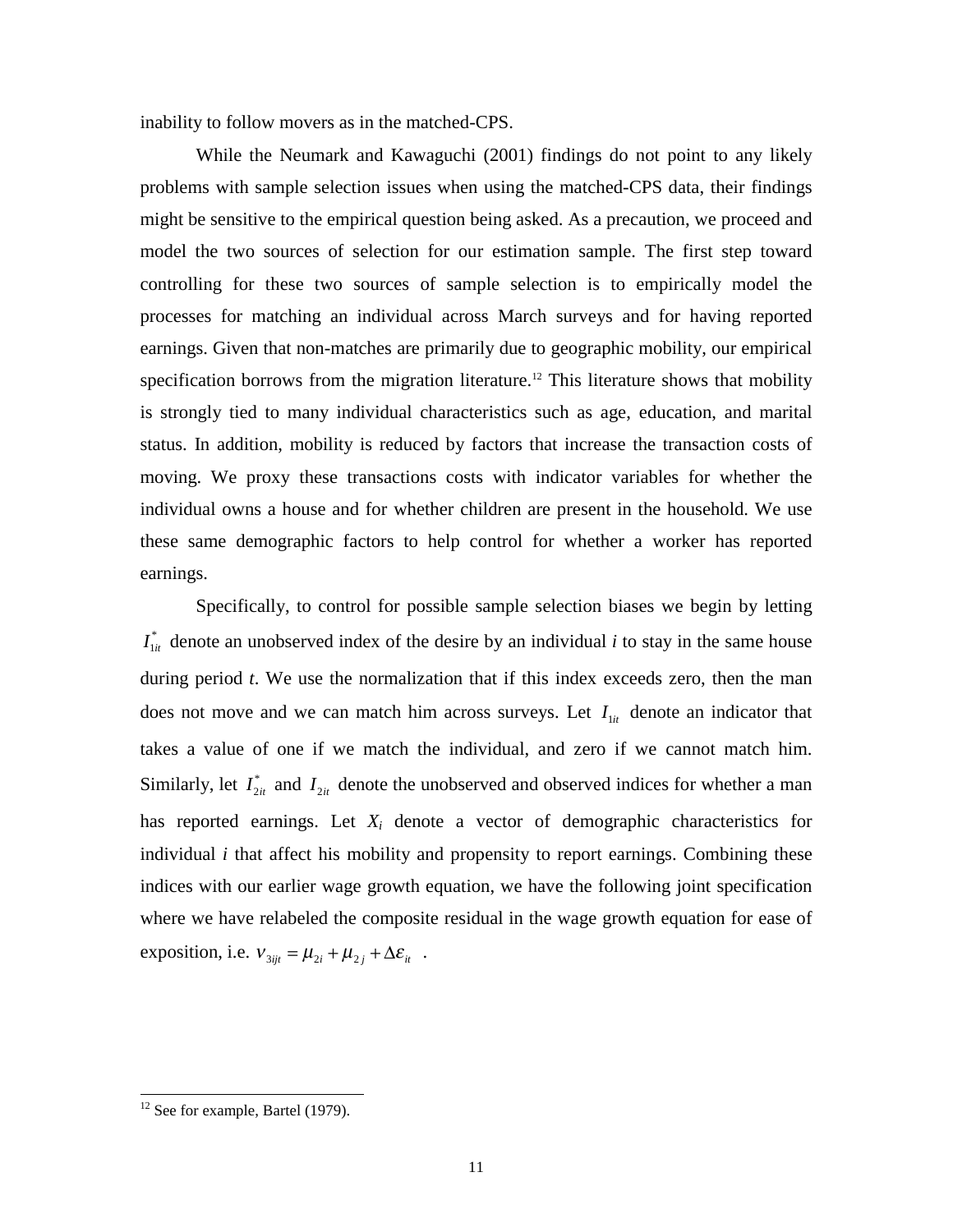$$
I_{1ii}^* = X_{ii} \theta_1 + v_{1ii}
$$
  
\n
$$
I_{1ii} = 1 \text{ if } I_{1ii}^* > 0, 0 \text{ otherwise}
$$
  
\n
$$
I_{2ii}^* = X_{ii} \theta_2 + v_{2ii}
$$
  
\n
$$
I_{2ii} = 1 \text{ if } I_{2ii}^* > 0, 0 \text{ otherwise}
$$
  
\n
$$
\Delta w_{ijrt} = \Delta Z_{it} \beta + \Delta V_{rt} \gamma + \Delta Y_t \delta + V_{3ijt}
$$
  
\n
$$
\begin{pmatrix} v_{1it} \\ v_{2it} \\ v_{2it} \end{pmatrix} \sim N(0, \Sigma) \text{ where } \Sigma = \begin{bmatrix} 1 & \sigma_{12} & \sigma_{13} \\ \cdot & 1 & \sigma_{23} \\ \cdot & \cdot & \sigma_3^2 \end{bmatrix}
$$

The expression for the expected wage growth, conditional on an individual being matched across surveys and having reported earnings, depends on whether there is any correlation between the residuals in the survey matching equation,  $I_{1it}^*$ , and in the reported earnings equation,  $I_{2it}^*$ . We measure this correlation,  $\sigma_{12}$ , by estimating a joint Probit model for whether an individual is matched across March surveys and whether the individual has reported earnings in the base year survey. The joint Probit yields a  $\sigma_{12}$ equal to 0.13. Given the low value of  $\sigma_{12}$  we assume that the residuals in the survey match and reported earnings equations are independent. In this case, the expression for the expected wage growth, conditional on an individual being matched across surveys and having reported earnings, becomes

$$
E(\Delta w_{ij\tau} | I_{1i\tau} = 1, I_{2i\tau} = 1) = \Delta Z_{ii} \beta + \Delta V_{\tau} \gamma + \Delta Y_{i} \delta + E(v_{3ij\tau} | v_{1i\tau} > -X_{i\tau} \theta_{1}, v_{2i\tau} > -X_{i\tau} \theta_{2})
$$
  

$$
= \Delta Z_{ii} \beta + \Delta V_{\tau} \gamma + \Delta Y_{i} \delta + \sigma_{13} \frac{\phi(X_{ii} \theta_{1})}{\Phi(X_{i\tau} \theta_{1})} + \sigma_{23} \frac{\phi(X_{i\tau} \theta_{2})}{\Phi(X_{i\tau} \theta_{2})},
$$
 (8)

where  $\varphi$ ( ) and  $\Phi$ ( ) are the standard normal density and cumulative density functions. The ratio of the density to the cumulative density evaluated at  $X\theta_1$  and  $X\theta_2$  are the Mills ratios which are used to correct for any sample selection.<sup>13</sup>

The first Mills ratio corrects for sample selection effects arising from matching across surveys, while the second Mills ratio corrects for sample selection effects arising from requiring a worker to have reported earnings. Given the lack of correlation between

 $^{13}$  See Maddala (1983, pg 278-283) for a reference and Ham (1982) for an application.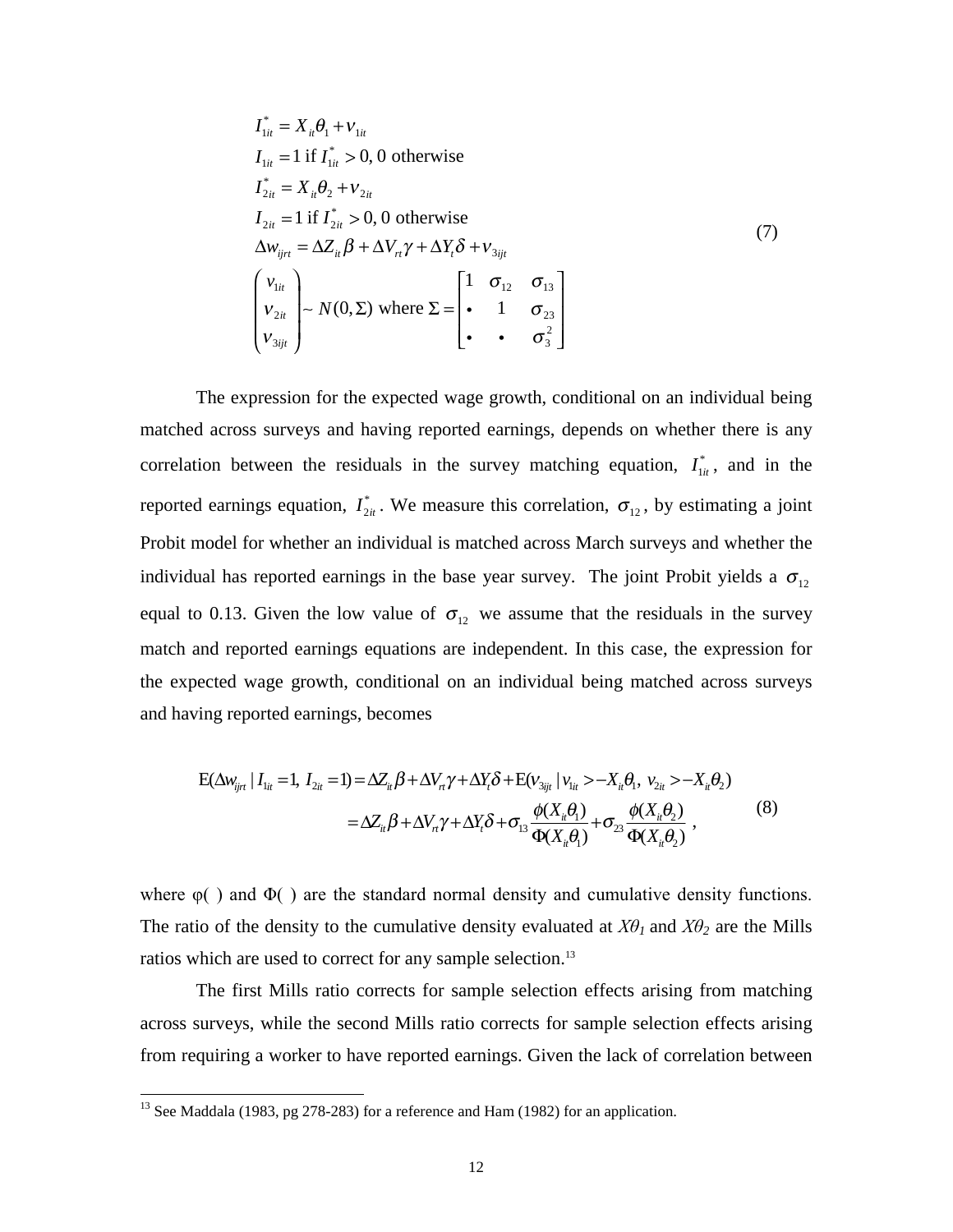the match and reported earnings specifications, we calculate these two Mills ratios using  $\theta$ 's estimated from univariate Probit models. We use our proxies for the transaction costs of moving to help identify any selection effects.<sup>14</sup>

The Probit results used to calculate the two Mills ratios are summarized in Appendix Table A2. As expected, married men with older children who own their own home are much more likely to be matched across surveys. The probability of being matched also increases with age, and is higher for individuals who have at least a high school education and for nonwhites. These same results carry over to the probability of having reported earnings, except that the probability is lower for nonwhites and for individuals who own their home.

The final component that we need to estimate in order to calculate the elasticity decomposition in equation (2) is the impact of the exchange rate on the probability that a worker makes a job change over the two year period. Here we estimate selection corrected Probit models where the dependent variable is our two year job changing indicator and the control variables are the same as in our wage growth specification.

## **IV. Estimation and Results**

 $\overline{a}$ 

The empirical analyses reported in this section provide estimates of expected wage elasticities with respect to exchange rates, where we focus on the importance of occupation and educational attainment. We then decompose the channels for these wages effects, identifying whether they arise for workers who remain on the job, through the wage penalty for workers who change jobs, or through a change in the probability of job transitions. We also examine whether the subset of job changers who are industryswitchers have more extreme outcomes than the workers who change jobs but remain within their same industries.

The results for our baseline wage growth specifications covering all workers in the private non-agricultural sector are given in Table 1 (columns 1 and 2). Wage growth is declining in age until a worker reaches his mid-thirties, increases until he reaches his

<sup>&</sup>lt;sup>14</sup> Three variables are included in these probit specifications, which are excluded from our wage growth specification. These include two variables for the presence of children in the household, and a variable indicator for whether the household head owns or rents the home. In addition, marital status enters in its level form in the probits, and in change form in the wage growth specification. The probit specifications also include year effects that are excluded in the wage growth specification.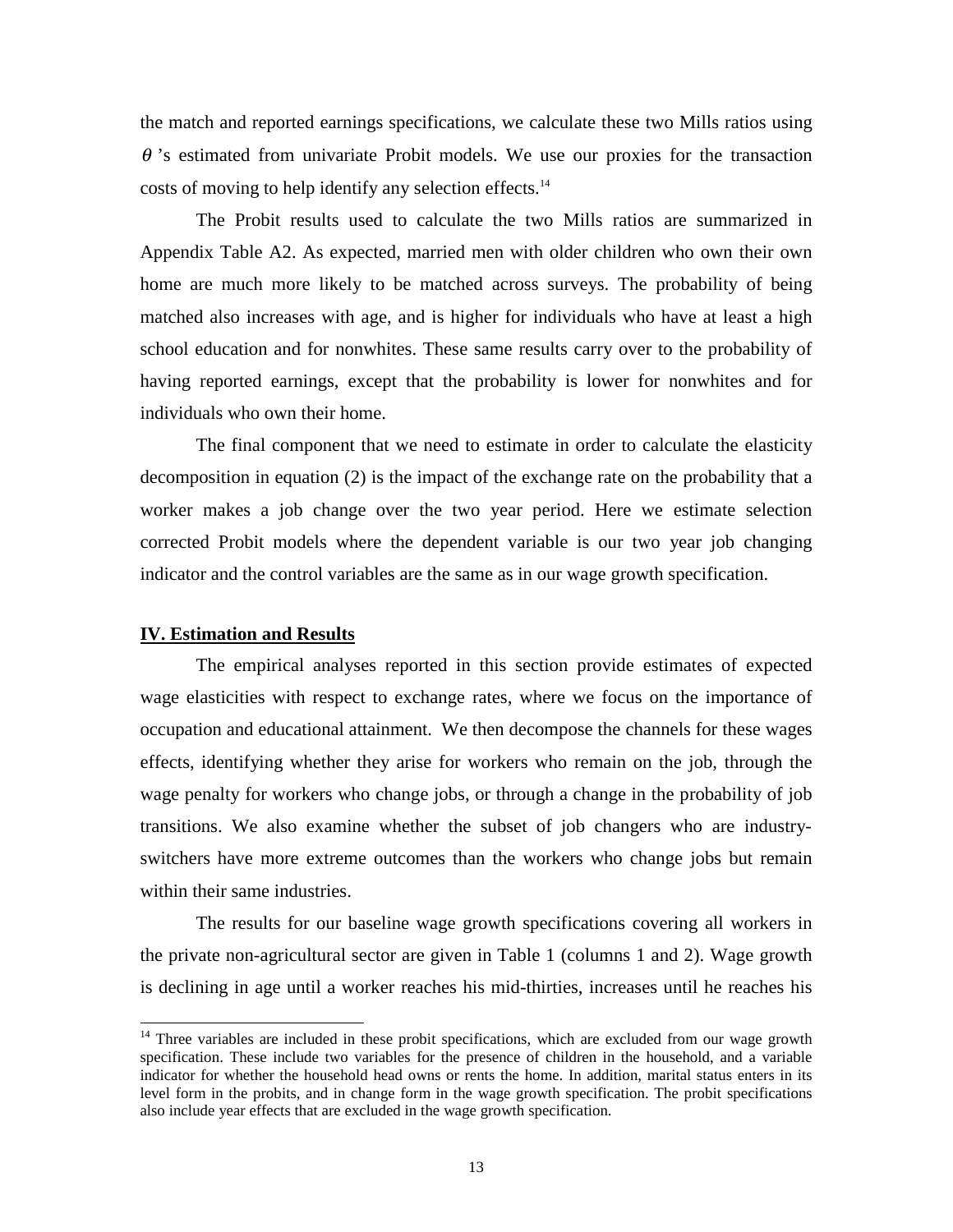early fifties, and then again declines until retirement. College workers experience 3 percent faster wage growth than high school dropouts. While married men earn a wage premium, the transition into marriage does not result in higher wage growth, while the transition from marriage results in roughly a 2% higher wage growth. Finally, wage growth varies positively with both aggregate and local demand conditions.

To show the implications of controlling for sample selection, we present results with and without such controls. Both Mills ratios have positive and significant coefficients, indicating that expected wage growth on average is higher for men who do not move and who report their earnings. However, the impact on the exchange rate elasticity from controlling for selection effects is minimal. This is generally true for all of the subsamples we have examined. The issue of selection or attrition bias in the matched-CPS does not seem critical for our application, consistent with the findings by Neumark and Kawaguchi (2001).

Finally, the baseline job changing Probit results are given in column 2 Table 1. The data indicates that the likelihood of changing jobs is declining with age, declines with a transition to marriage, increases with a transition out of marriage, is lower for high school dropouts and is procyclic with respect to changes in real GDP.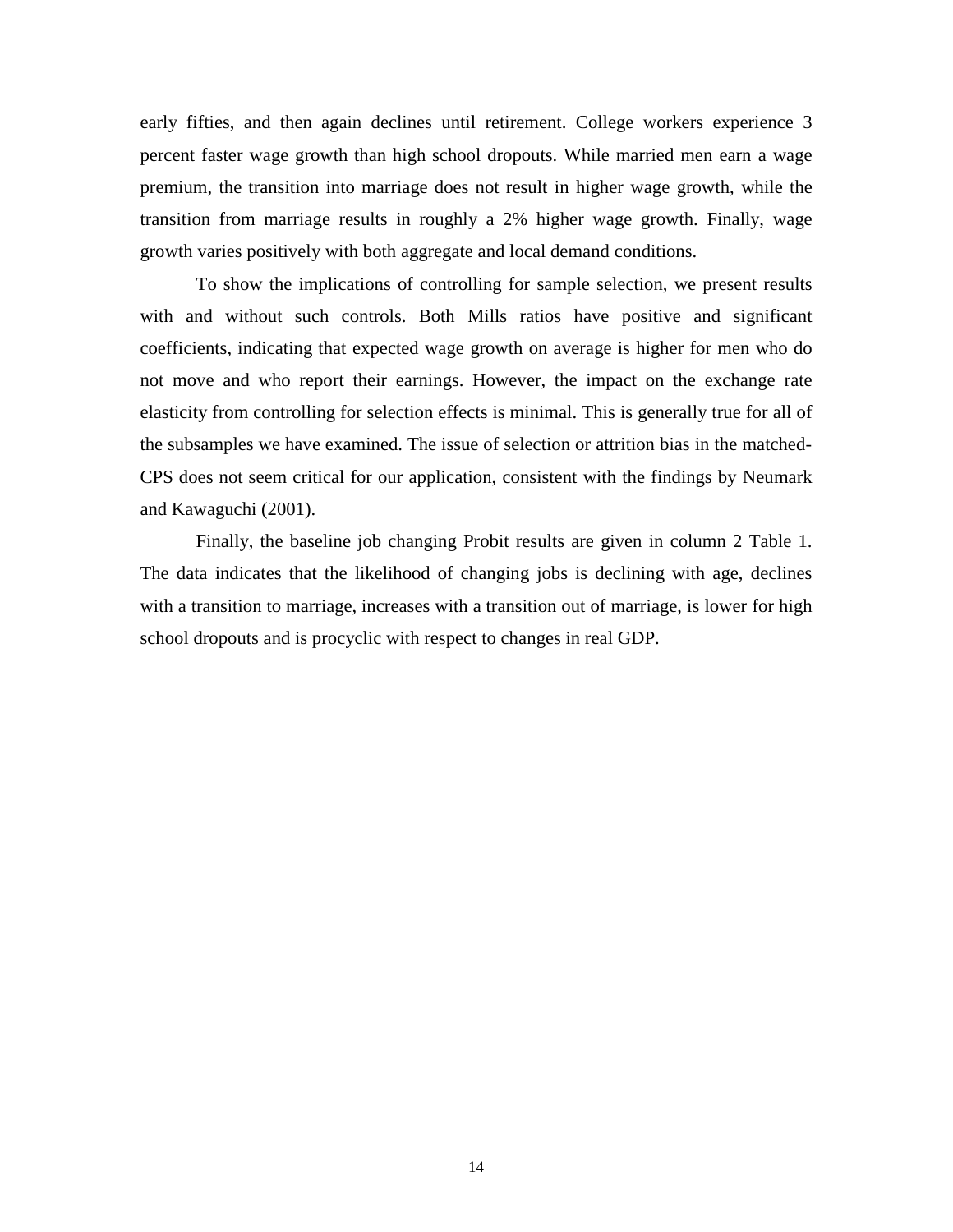| Table 1. Baseline Specifications for Wage Growth and Job Changing                       |                       |                       |                         |  |
|-----------------------------------------------------------------------------------------|-----------------------|-----------------------|-------------------------|--|
|                                                                                         | <b>Wage Growth</b>    |                       | Job-<br><b>Changing</b> |  |
| Variable                                                                                | (1)<br>(2)            |                       | (3)                     |  |
| Age                                                                                     | $-0.116^*$            | $-0.117^{**}$         | $-0.254$ <sup>*</sup>   |  |
|                                                                                         | (0.007)               | (0.007)               | (0.012)                 |  |
| Age squared $(x10)$                                                                     | $0.028$ **            | 0.028                 | $0.512$ *               |  |
|                                                                                         | (0.001)               | (0.001)               | (0.030)                 |  |
| Age cubed $(x1,000)$                                                                    | $-0.022$ <sup>*</sup> | $-0.023$ <sup>*</sup> | $-0.441$                |  |
|                                                                                         | (0.001)               | (0.001)               | (0.025)                 |  |
| Becomes married                                                                         | 0.004                 | 0.005                 | $-0.054$                |  |
|                                                                                         | (0.008)               | (0.008)               | (0.023)                 |  |
| Becomes single                                                                          | $-0.004$              | 0.018                 | $0.100^*$               |  |
|                                                                                         | (0.009)               | (0.009)               | (0.023)                 |  |
| High school graduate                                                                    | $-0.005$              | 0.004                 | $0.021$ <sup>*</sup>    |  |
|                                                                                         | (0.006)               | (0.006)               | (0.011)                 |  |
| Some college                                                                            | 0.007                 | 0.014                 | 0.066                   |  |
|                                                                                         | (0.008)               | (0.008)               | (0.012)                 |  |
| College graduate                                                                        | 0.029                 | 0.034                 | 0.029                   |  |
|                                                                                         | (0.007)               | (0.007)               | (0.012)                 |  |
| % change in real GDP                                                                    | $1.231***$            | $1.158$ **            | $0.351$ <sup>*</sup>    |  |
|                                                                                         | (0.116)               | (0.097)               | (0.182)                 |  |
| Change in local relative demand                                                         | $0.912$ <sup>*</sup>  | $0.914$ <sup>*</sup>  | 0.061                   |  |
| conditions                                                                              | (0.159)               | (0.157)               | (0.060)                 |  |
| % change in real exchange rate                                                          | $-0.016$              | $-0.000$              | $-0.007$                |  |
|                                                                                         | (0.047)               | (0.042)               | (0.060)                 |  |
| Mills ratio - Match across surveys                                                      |                       | $0.057^{**}$          |                         |  |
|                                                                                         |                       | (0.013)               |                         |  |
| Mills ratio – Nonmissing wage                                                           |                       | 0.087                 |                         |  |
|                                                                                         |                       | (0.029)               |                         |  |
| 2-Digit industry effects included                                                       | Yes                   | Yes                   | N <sub>o</sub>          |  |
| $N = 113,612$                                                                           |                       |                       |                         |  |
| denotes significant at the 5% level. <sup>*</sup> denotes significant at the 10% level. |                       |                       |                         |  |
| Notes for columns 1 and 2: OLS standard errors are given in parentheses.                |                       |                       |                         |  |
| Notes for column 3: Probit coefficients with standard errors in parentheses.            |                       |                       |                         |  |

**A. Exchange rates and wages**. Table 2 provides a summary of the wage elasticities with respect to exchange rates by occupational category (White Collar versus Blue Collar) and by educational attainment.15 We report average wage elasticities (with

<sup>&</sup>lt;sup>15</sup> Blue collar workers include those employed in precision production, craft and repair occupations and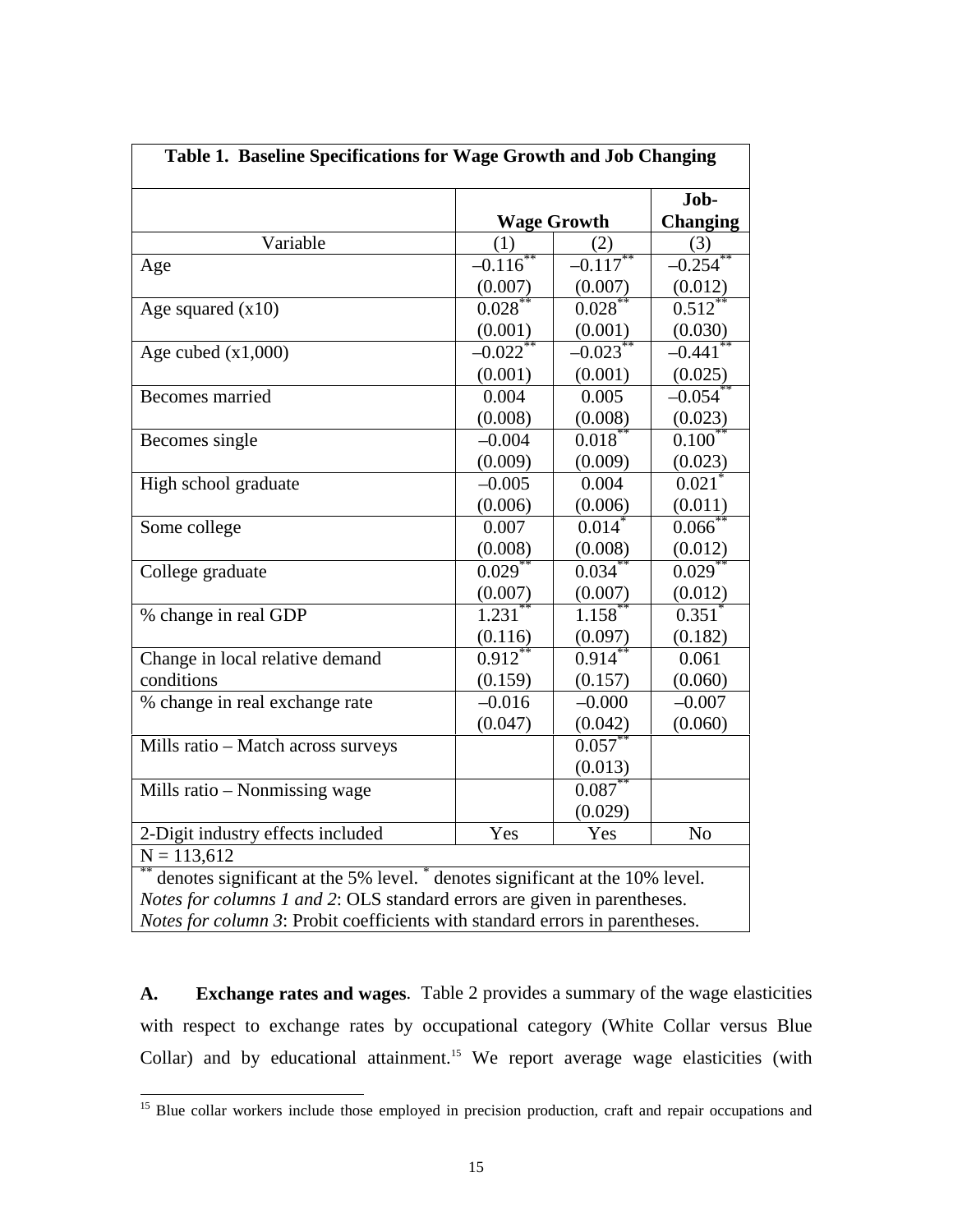depreciations being upward exchange rate movements).16 The exchange rate elasticity of wages for the overall population, from the baseline specification, is reproduced in the first data cell of Table 2. Observe that for the private non-agricultural sector as a whole, wages are completely insensitive to movements in the value of the dollar. This finding contrasts with the results in the literature that are based on aggregate wage regressions. For example, Revenga (1992) estimates a significant wage elasticity with respect to import prices of 85 percent. Campa and Goldberg (2001) identify a similar range of significant elasticities, with the wage effects rising over time as industries became more export oriented.

|                                | <b>Wage Elasticities</b> |                              |                        | Job                             |
|--------------------------------|--------------------------|------------------------------|------------------------|---------------------------------|
|                                | Overall<br>(1)           | Job<br><b>Stayers</b><br>(2) | Job<br>Changers<br>(3) | Changing<br>Elasticities<br>(4) |
| Private Non-agricultural       | $-0.000$                 | $-0.047$                     | 0.138                  | 0.008                           |
| 113,612                        | (0.042)                  | (0.062)                      | (0.126)                | (0.073)                         |
| <b>Occupation:</b>             |                          |                              |                        |                                 |
| <b>Blue Collar</b>             | $0.086^*$                | 0.007                        | $0.309***$             | $-0.075$                        |
| 57,342                         | (0.052)                  | (0.060)                      | (0.152)                | (0.098)                         |
| White Collar                   | $-0.087$ *               | $-0.101$                     | $-0.044$               | 0.067                           |
| 56,270                         | (0.053)                  | (0.073)                      | (0.123)                | (0.105)                         |
| <b>Educational Attainment:</b> |                          |                              |                        |                                 |
| Less than high school degree   | 0.154                    | 0.060                        | 0.428                  | 0.212                           |
| 19,128                         | (0.087)                  | (0.086)                      | (0.232)                | (0.184)                         |
| High school graduates          | 0.042                    | $-0.014$                     | 0.206                  | 0.125                           |
| 46,145                         | (0.041)                  | (0.050)                      | (0.147)                | (0.109)                         |
| Some college $+$               | $-0.108$ <sup>*</sup>    | $-0.125$                     | $-0.055$               | $-0.217$ <sup>*</sup>           |
| 48,339                         | (0.056)                  | (0.081)                      | (0.112)                | (0.111)                         |

# **Table 2. Wage and Job Changing Elasticities with Respect to the Dollar: By Occupation / Education Group and Job Changing Status**

*Notes*: Reported coefficients are wage elasticities with respect to a dollar depreciation. Standard errors are given in parentheses and have been adjusted for any non-independence of observations within a year. \*\* significant at the 5% level.

operators, fabricators and laborers.

 $16$  These elasticities are based on specifications that do not allow for time-varying trade orientation of industries. In the section on robustness checks, we allow for changing trade orientation of industries.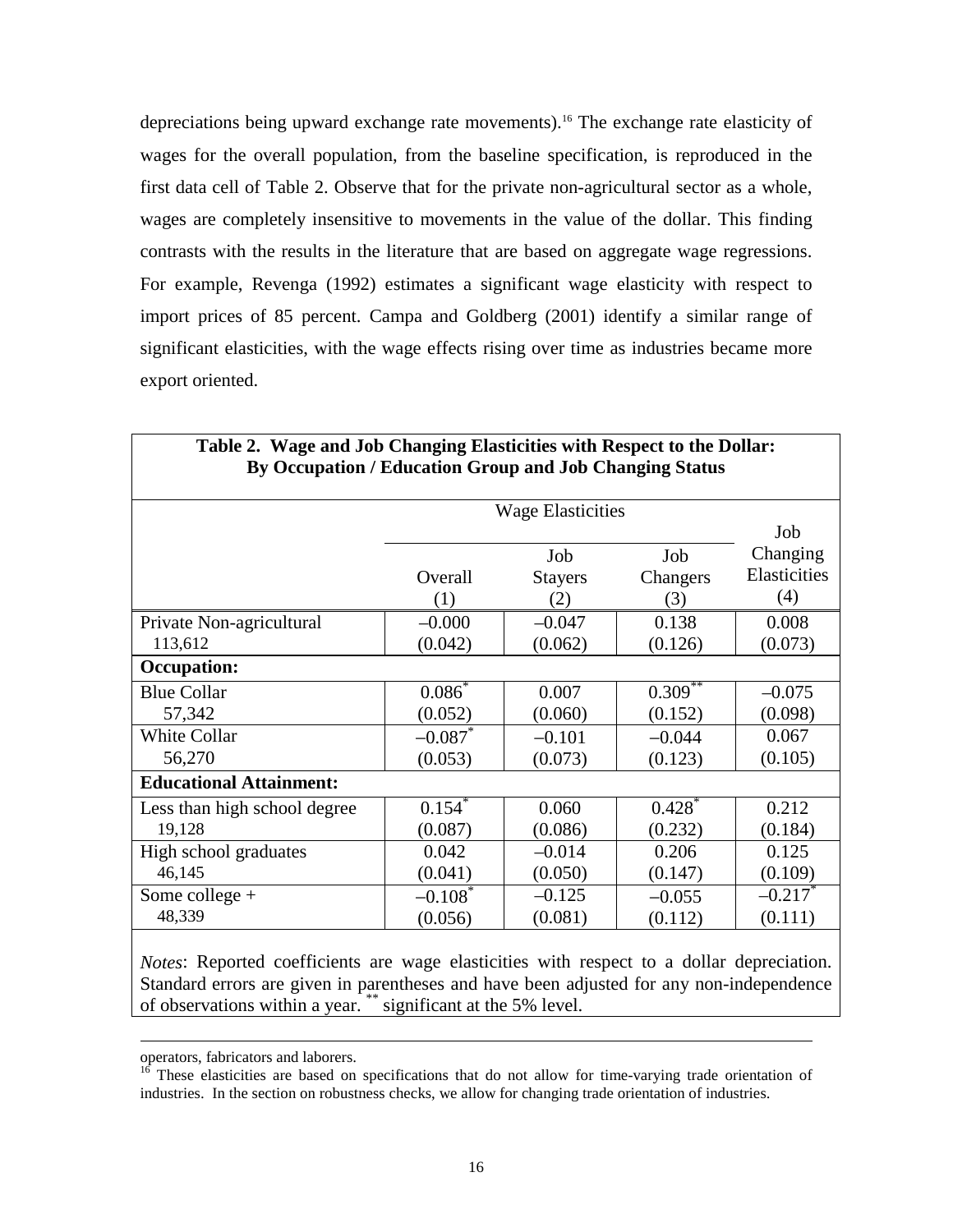The other entries in the first column ("Overall") of Table 2 provide elasticities generated by specifications that combine all workers (both job stayers and job changers) in a particular occupational or educational group. The first interesting observation is that the negligible overall impact of exchange rates on wages reflects equal and opposing effects of exchange rates on Blue and White Collar workers. For Blue Collar workers, the data indicate a wage elasticity of 8.6 percent -- which is consistent with the earlier Revenga findings that had been computed over a sample of production workers. However, the estimated wage elasticity for White Collar workers is estimated to be  $-8.7$ percent. Given the roughly equal numbers of each group of workers in the sample, these two effects offset each other when we pool the two groups. Wages *are* responsive to movements in the value of the dollar, but this responsiveness is masked in the aggregate.

Continuing down the "Overall" column of Table 2, we explore whether the dichotomy in results for Blue and White Collar workers reflects average skill differences across these groups. Workers are disaggregated into three broad skill groups based on their education attainment – a low skill group consisting of workers who did not complete a high school degree, a moderate skill group consisting of workers who completed a high school degree but did not continue their education beyond high school, and a high skill group consisting of workers with at least some post high school education.

The estimated elasticities show a sharp contrast between the wage elasticities for low and high skill workers. The wage elasticity for low skill workers exceeds 15 percent (nearly double the Blue Collar elasticity), implying that a ten percent dollar depreciation is associated with a 1.5 percent increase in real wages. In contrast, the wage elasticity for high skilled workers is nearly  $-11$  percent. A ten percent dollar depreciation is associated with a 1.1 percent *decrease* in wages for high skilled workers.

These findings imply that swings in the strength of the dollar will shift the relative wage structure in the labor market. A ten percent dollar depreciation is associated with a 2.5 percent decrease in the relative real wages between high and low skilled workers. Earlier work suggested that dollar movements could affect income inequality primarily through its impact on low skilled wages. Hoynes (1999) documents that less skilled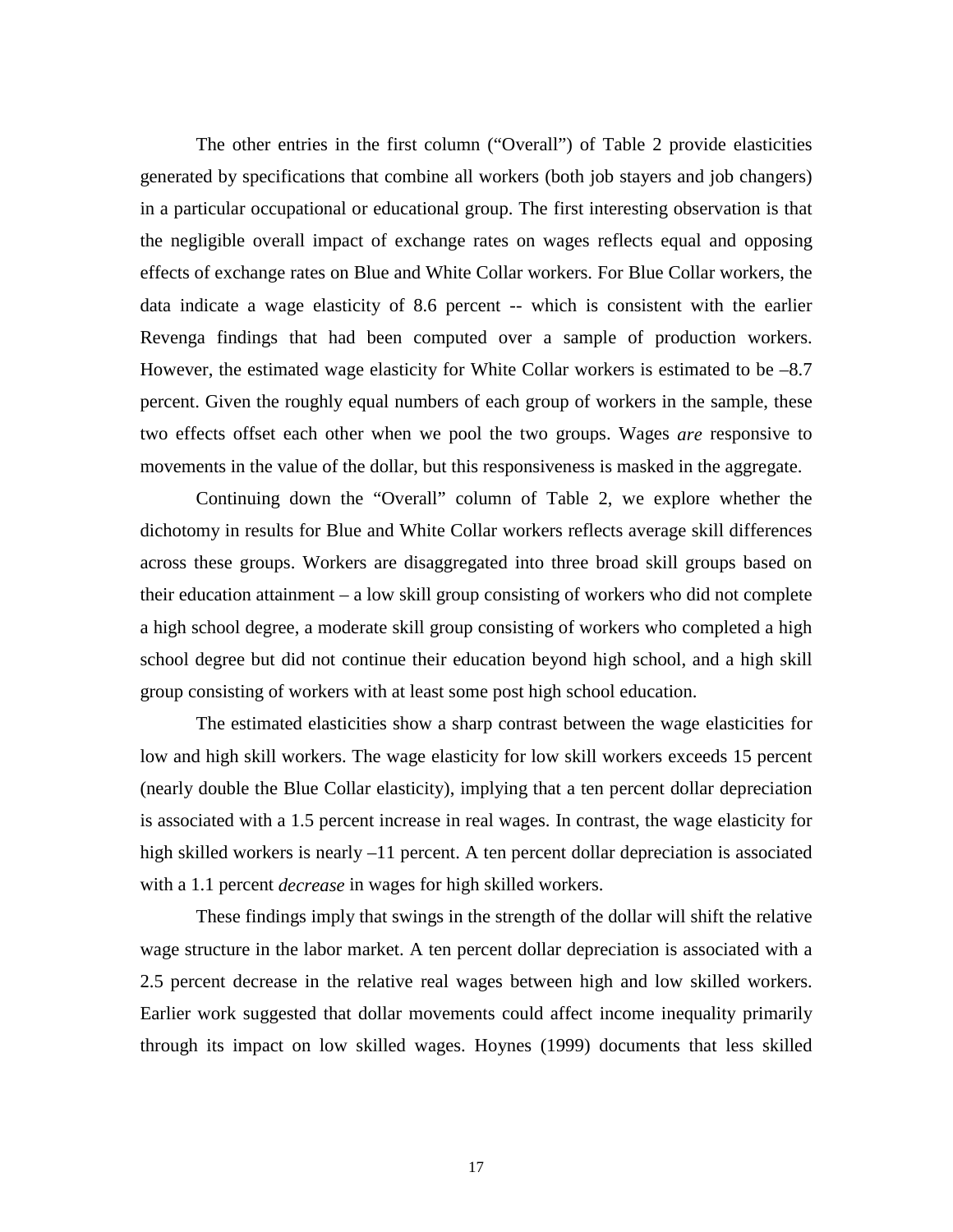workers have weekly earnings that are more sensitive to general cyclical shocks.<sup>17</sup> Our results suggest that this tendency is reinforced by the impact of dollar movements on the wages of high skilled workers. We speculate later in the paper on what is driving these opposing wage effects.

What role does job changing play in generating these wage effects from exchange rate movements? We also explore this question in columns 2 and 3 of Table 2. For a specific occupation or education group, reading across the associated row in Table 2 contrasts the wage elasticities for workers who stay with their same employer for workers who change employers over the two-year period. In addition, in column 4 we present the elasticity of the rate of job changing to the exchange rate for that occupation or education group.

Consider the results for Blue Collar workers. The overall elasticity of 8.6 percent is driven entirely by workers who change jobs. For Blue Collar workers, the elasticity for job stayers is zero while the elasticity for job changers is over 30 percent. This pattern is mirrored in the results for workers with less than a high school degree. Here we find that the elasticity for job changers is nearly 43 percent. In contrast, the wage elasticity for high skilled workers is larger (in absolute value) for job stayers than for job changers, although these elasticities are imprecisely estimated.

There is a recent literature that explores the role of exchange rates in shifting the rate of job turnover. Gourinchas (1999), for example, found that depreciations tend to reduce both job creation and job destruction in manufacturing industries, so that churning of workers declines when the dollar is weakened. This decline in job-changing was strongest in import-competing industries. As shown in column (4) of Table 4, our data indicate that there is again a dichotomy by skill level in the impact of dollar movements on job churning. Dollar depreciations lower the rate of job changing of Blue Collar and low skilled workers, and increase the rate of job changing for White Collar and high skilled workers. However, the job changing elasticities are generally smaller than the wage elasticities and less precisely estimated.

 $17$  See also Freeman (1995) and Wood (1994) for detailed discussions of the impact of trade on the demand for low skilled workers.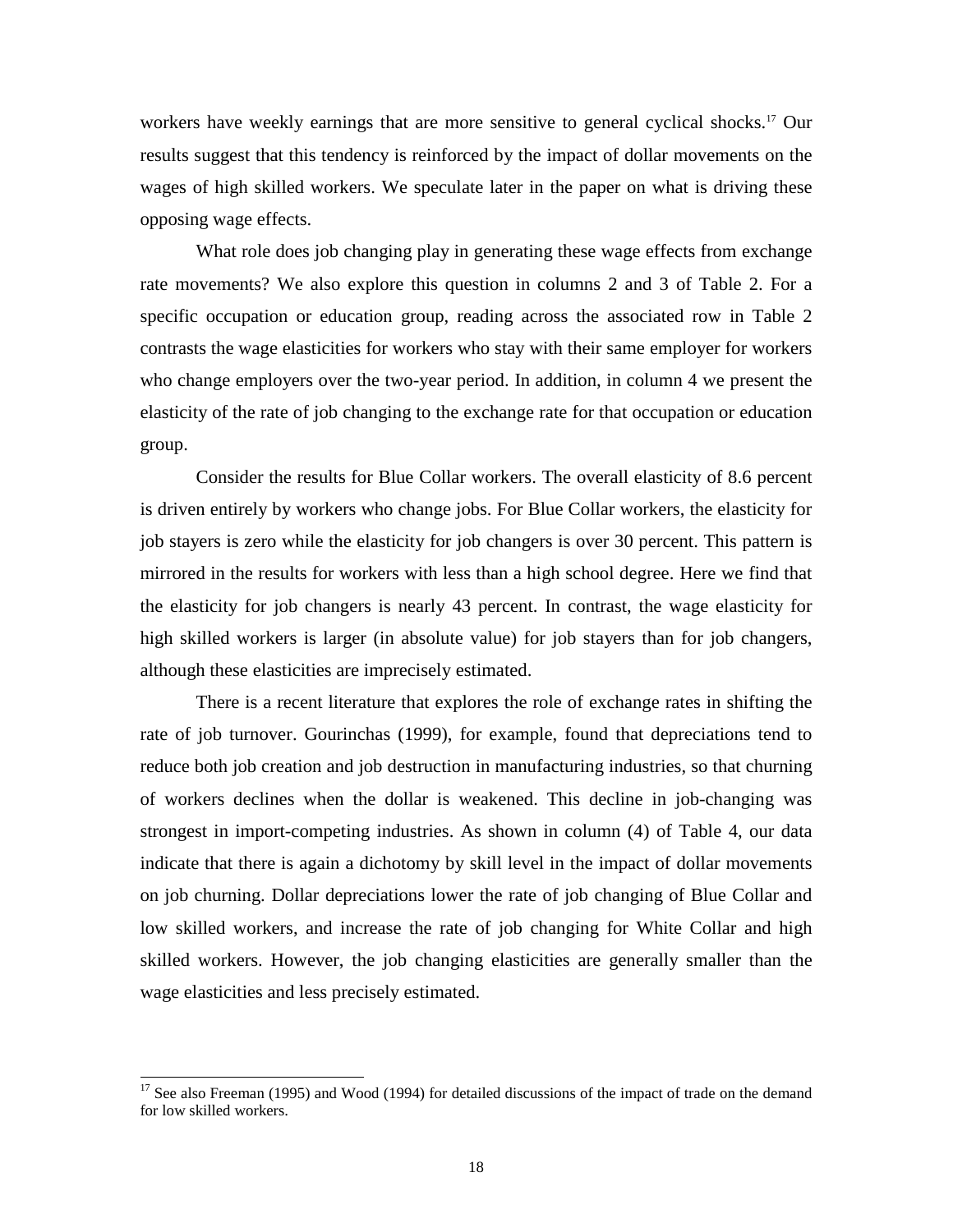**B. The Mechanism for Exchange Rate Effects on Wages**. The overall picture that emerges from Table 2 is that during a period when the dollar is weakening there is a decline in the probability that low skilled workers change jobs, and those that do change jobs earn even higher wages. In contrast, there is a increase in the probability that high skilled workers change jobs, and current employers offer these workers lower wages. Using the decomposition in equation (2), we find that job changing affects the overall wage elasticity primarily through the impact of exchange rate shifts on the consequence of job changing and not on the incidence of job changing.

This mechanism of wage consequences through job-changing resonates with findings of a parallel literature on the consequences of job displacement. That literature stresses that whether the worker is re-employed in his same industry or has to switch industries is an important determinant of a worker's post-displacement earnings (see Carrington (1993), Kletzer (1998, 2001), Ong & Mar (1992) and Podgursky & Swaim (1987)). Displaced workers who switch industries on average experience larger wage losses than workers who are re-employed in their same industry. We investigate this channel in the next table.

In Table 3 we present wage elasticities drawn from specifications where each job changer is differentiated according to whether he stays within or changes his 2-digit industry of employment. In addition, we present the elasticity of the probability that a worker both changes jobs and changes industries with respect to the exchange rate. This distinction is intended to shed light on whether dollar movements affect the consequence of job changing primarily by shifting the incidence and wage consequences of switching industries, or by affecting wages for workers who change jobs but stay in their same industry.

Comparisons of entries in the rows of Table 3 show that industry switching *per se* generally plays a minor role in explaining the impact of the exchange rate on the wages of job changers. Among job-changers, exchange rate movements have similar effects on those workers who stay within the same industry, and those workers who change industries. Consider the large wage effect for Blue Collar job changers. The overall wage elasticity for job changers is 0.31. This consists of a wage elasticity of 0.36 for changers who stay in their same industry, and a wage elasticity of 0.23 for workers who both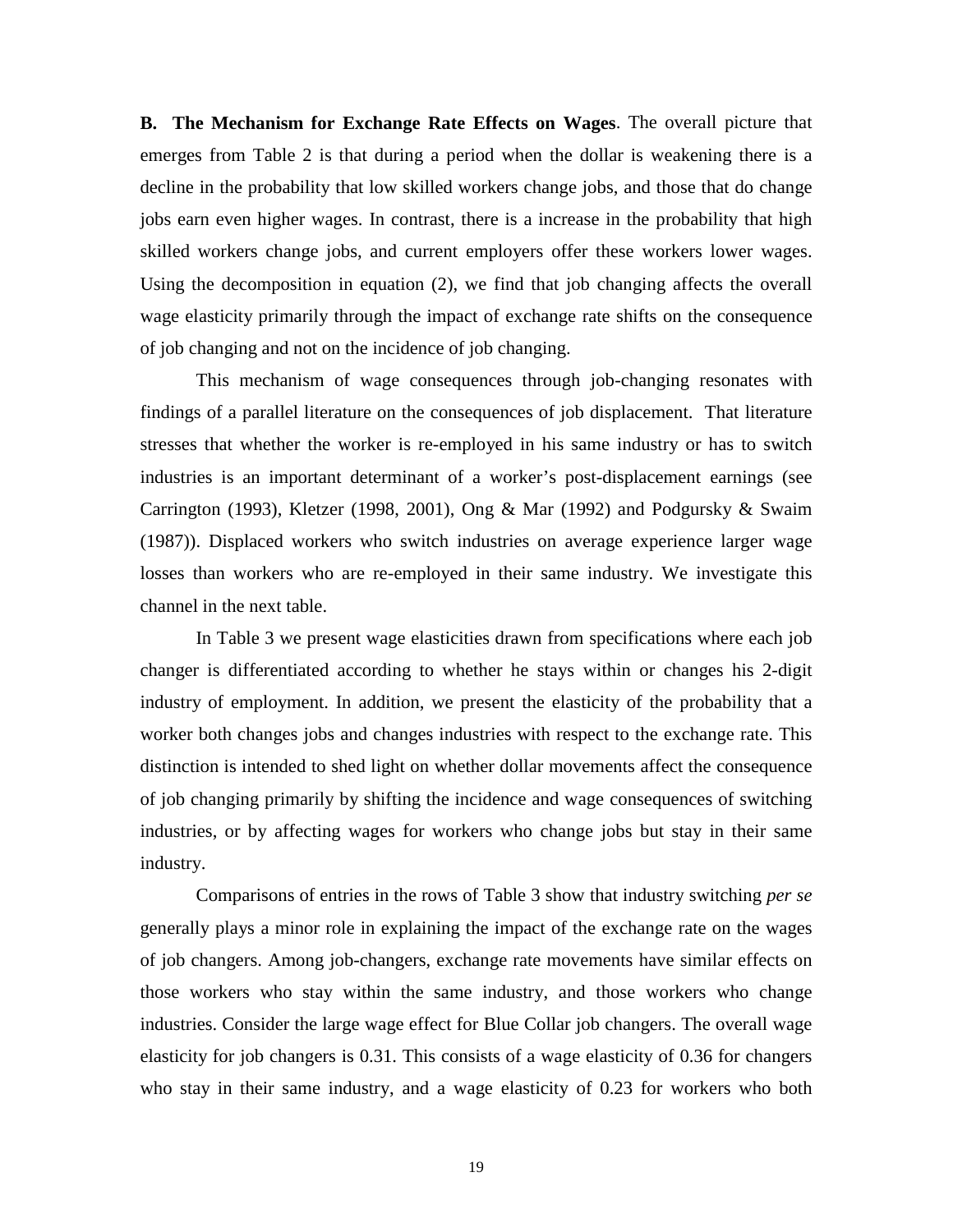change jobs and switch industry. As the last column of the table indicates, swings in the strength of the dollar also have negligible impacts on the likelihood that a worker who changes jobs will also switch his industry. This pattern of results is mirrored in the results for high school dropouts. The only exception is for White Collar and the more highly educated workers, where dollar depreciations reduce the likelihood of industry-switching conditional on job change. Overall, we do not observe an important role for industry switching in explaining the impact of exchange rates on the wage consequences of job changers.

| Occupation / Luucation Group for 000 Changers | <b>Job Changer</b>       | Probability of |                       |
|-----------------------------------------------|--------------------------|----------------|-----------------------|
|                                               | <b>Wage Elasticities</b> |                | an Industry           |
|                                               |                          |                | Switch                |
|                                               | Same                     | Change         | Given a Job           |
|                                               | Industry                 | Industry       | Change                |
| Private Non-Agricultural                      | 0.174                    | 0.087          | $-0.133$              |
| 113,612                                       | (0.122)                  | (0.155)        | (0.107)               |
| <b>Occupation:</b>                            |                          |                |                       |
| <b>Blue Collar</b>                            | $0.359***$               | 0.235          | 0.031                 |
| 57,342                                        | (0.161)                  | (0.203)        | (0.384)               |
| White Collar                                  | $-0.025$                 | $-0.071$       | $-0.311$ <sup>*</sup> |
| 56,270                                        | (0.133)                  | (0.143)        | (0.155)               |
| <b>Educational Attainment:</b>                |                          |                |                       |
| Less than high school degree                  | $0.443*$                 | 0.406          | 0.049                 |
| 19,128                                        | (0.247)                  | (0.337)        | (0.273)               |
| High school graduates                         | 0.224                    | 0.165          | $-0.185$              |
| 46,145                                        | (0.172)                  | (0.153)        | (0.166)               |
| Some college $+$                              | $-0.012$                 | $-0.116$       | $-0.171$              |
| 48,339                                        | (0.118)                  | (0.205)        | (0.166)               |

# **Table 3. Wage and Industry Switching Elasticities with Respect to the Dollar, by Occupation / Education Group for Job Changers**

*Notes*: Reported coefficients are wage elasticities with respect to a dollar depreciation. See text for list of control variables. Standard errors are given in parentheses and have been adjusted for any non-independence of observations within a year. Standard errors for the industry switching elasticities take the mean rate of industry switching as data. significant at the 5% level.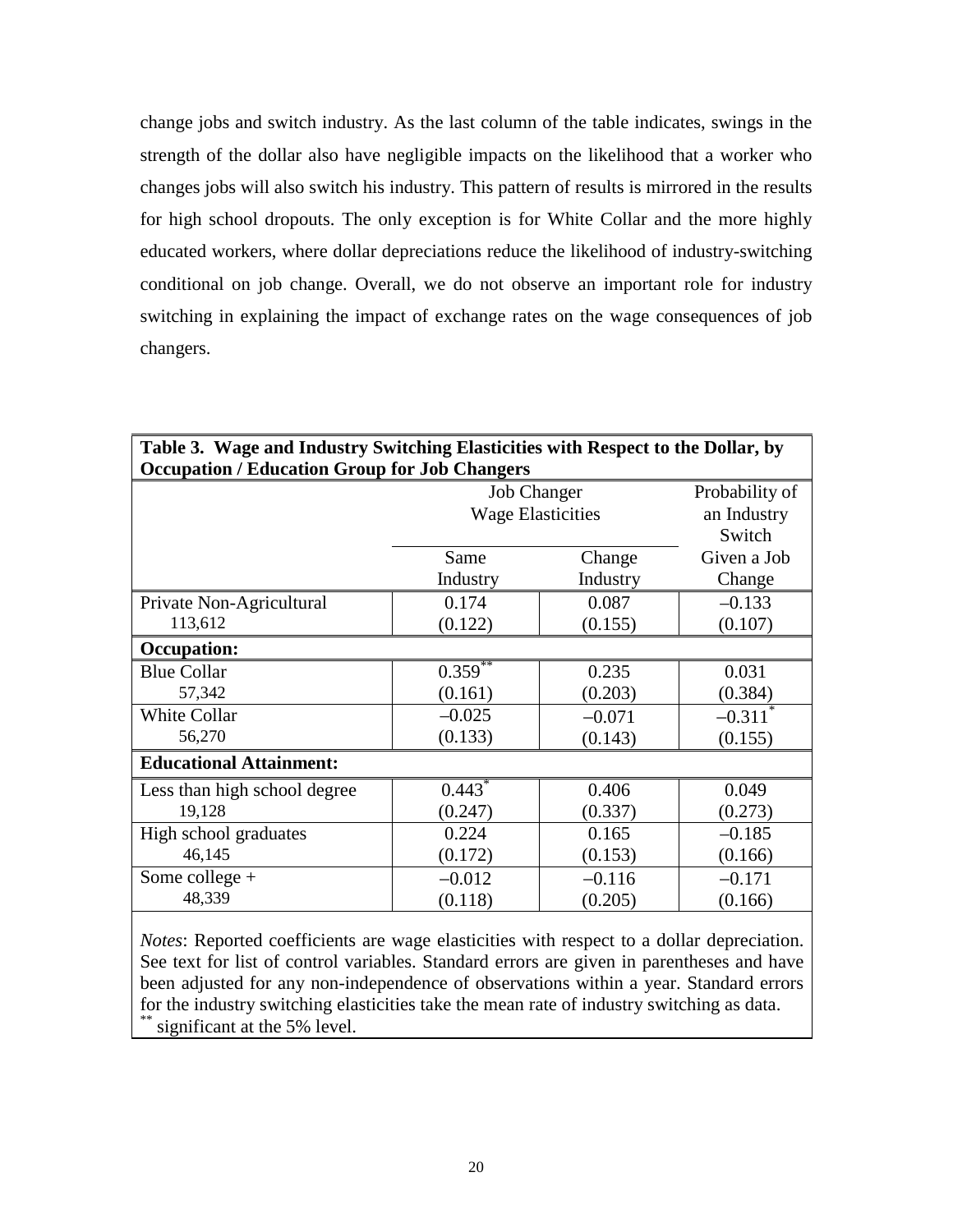**D. Robustness checks.** In this section we consider the robustness of our findings to changes in the exchange rate measure used in the regression specifications. We consider both alternative measures for the strength of the dollar, and interactions between the exchange rate and measures of industry trade exposure.

In this paper, our reported results are generated using the permanent components of industry-specific measures of the strength of the dollar. Theory suggests that firm will react more forcefully to "permanent" changes in the value of the dollar. Focusing on our industry-specific exchange rates, we find little difference in our results from using the overall or the permanent component of the bilateral exchange rate shocks. In addition, we find that our results are similar when we use the permanent component of the Board's broad exchange rate measure. Overall, the standard errors are slightly tighter when we use our industry specific measure.

An important related question is whether the extent of these effects have increased over time as U.S. manufacturing and, to a lesser extent, nonmanufacturing industries have become more exposed to trade. Theory suggests that the labor demand response by firms in an industry to exchange rate movements should depend on the "trade openness" of that industry. Trade exposure has steadily increased over our sample period. For example, consider the trade exposure measure defined as the sum of the industry export and import trade shares.18 This trade exposure measure increased from an average of 6.6 percent in 1977 to 10.6 percent in 1997 (weighted by the number of workers in each industry). When we interact the change in the exchange rate with the industry trade share, we find that the interaction effect is insignificant. To further investigate this finding, we split the sample around 1988. The overall wage elasticity for Blue-Collar workers in the pre-1988 period is 11.1 percent. In the post-1988 period, this Blue-Collar wage elasticity has fallen to –3.8 percent. Clearly, the increasing trade exposure of industries has had less of an effect on overall wage responsiveness than other structural changes that have occurred within United States labor markets.

<sup>&</sup>lt;sup>18</sup> Measuring trade exposure by summing the export and import shares is relevant if the primary effects of exchange rate movements are on producer revenues derived from both foreign sales and domestic sales due to import penetration of domestic markets. An alternative measure is the *difference* between the industry export and import shares. Empirically the import penetration in an industry and the industry's use of imported inputs are highly correlated and similarly scaled. See Campa and Goldberg 1997.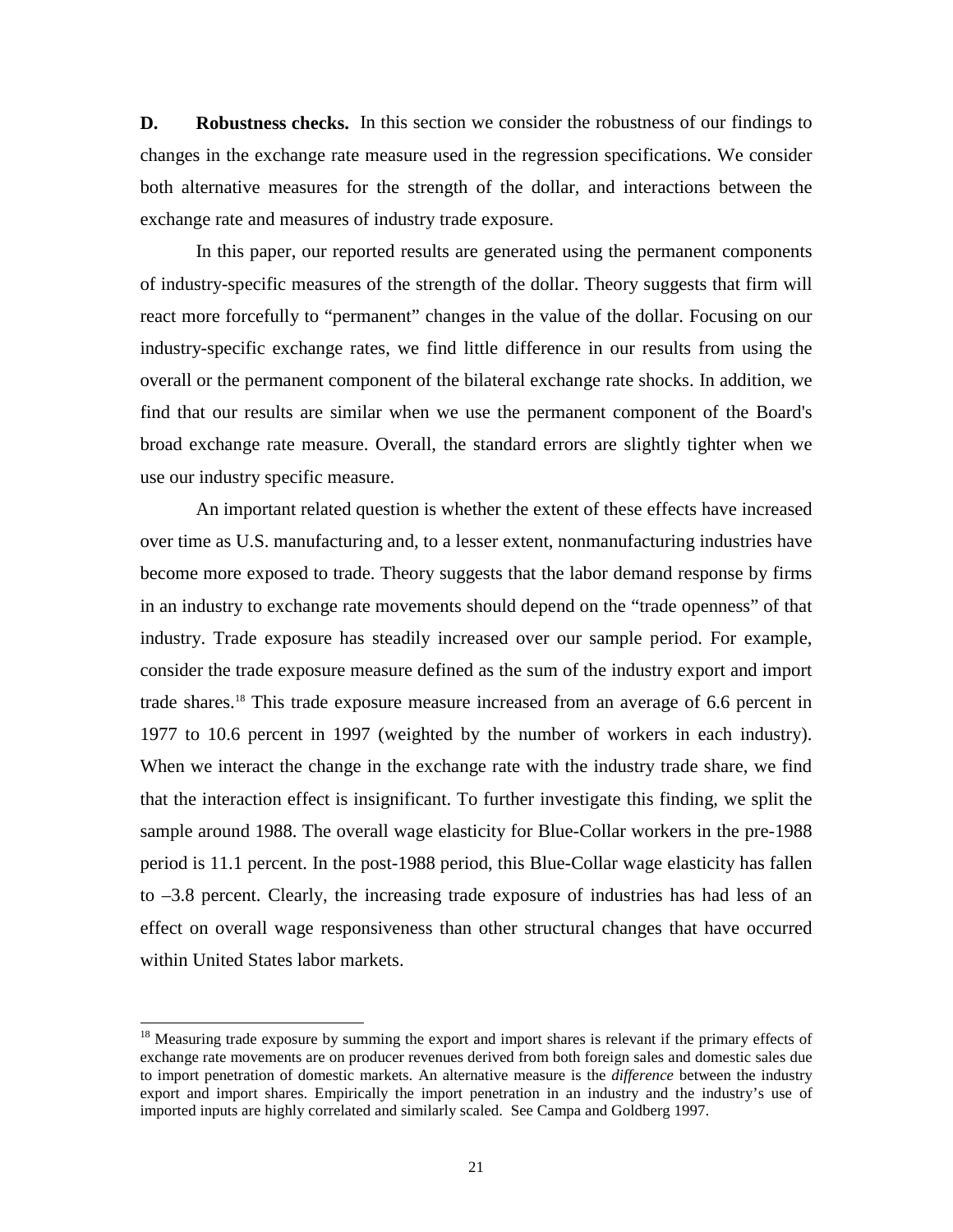#### **V. Summary and Conclusions**

 $\overline{a}$ 

We explore in this paper the magnitude of wage sensitivity to dollar movements and the channels for this sensitivity, through a combination of adjustments to wages by: (1) workers who remain with their same jobs, (2) workers who receive an alternative wages after switching jobs, or (3) induced changes in the frequencies of switching by particular classes of workers in a specific industry groups.

We have demonstrated that the process of aggregation masks large and significant wage responses to dollar movements within particular industry groups*.* While the overall elasticity of wages to the exchange rate is negligible, this reflects offsetting effects for high and low skilled workers. The data indicate that an appreciation of the dollar will exacerbate wage inequality in the labor market. A possible explanation is that a strong dollar creates cost pressures which firms attempt to offset through higher labor productivity. In response to a strong dollar, firms may be induced to invest more in processes that are complementary with high skilled workers. So, while the direct affect of the dollar appreciation is an inward shift in the demand for labor, there also may be a shift in the composition of labor demand toward high skilled workers.<sup>19</sup>

Furthermore, job changers mainly shoulder the effects of dollar movements. Those workers who change jobs experience larger wage changes than the workers who remain on their jobs. While dollar movements do have some effect on job-turnover rates, the size and importance of this channel is generally not substantial for most workers. In addition, we find little role for industry switching as an explanation for the impact of exchange rates on the wages of job changers.

Overall, this paper has demonstrated that dollar fluctuations translate into significant wage effects for specific groups of workers in the U.S. economy. Many of these distributional effects are lost in studies of aggregate data, either because of changes in the composition of the workforce or because of aggregation problems. The results from aggregate studies can give misleading conclusions when applied to the question of the actual disruptiveness of dollar fluctuations for different skill classes of workers.

<sup>&</sup>lt;sup>19</sup> See Katz and Murphy (1992) and Berman, Bound and Griliches (1994). Feenstra (2001) provides an overview.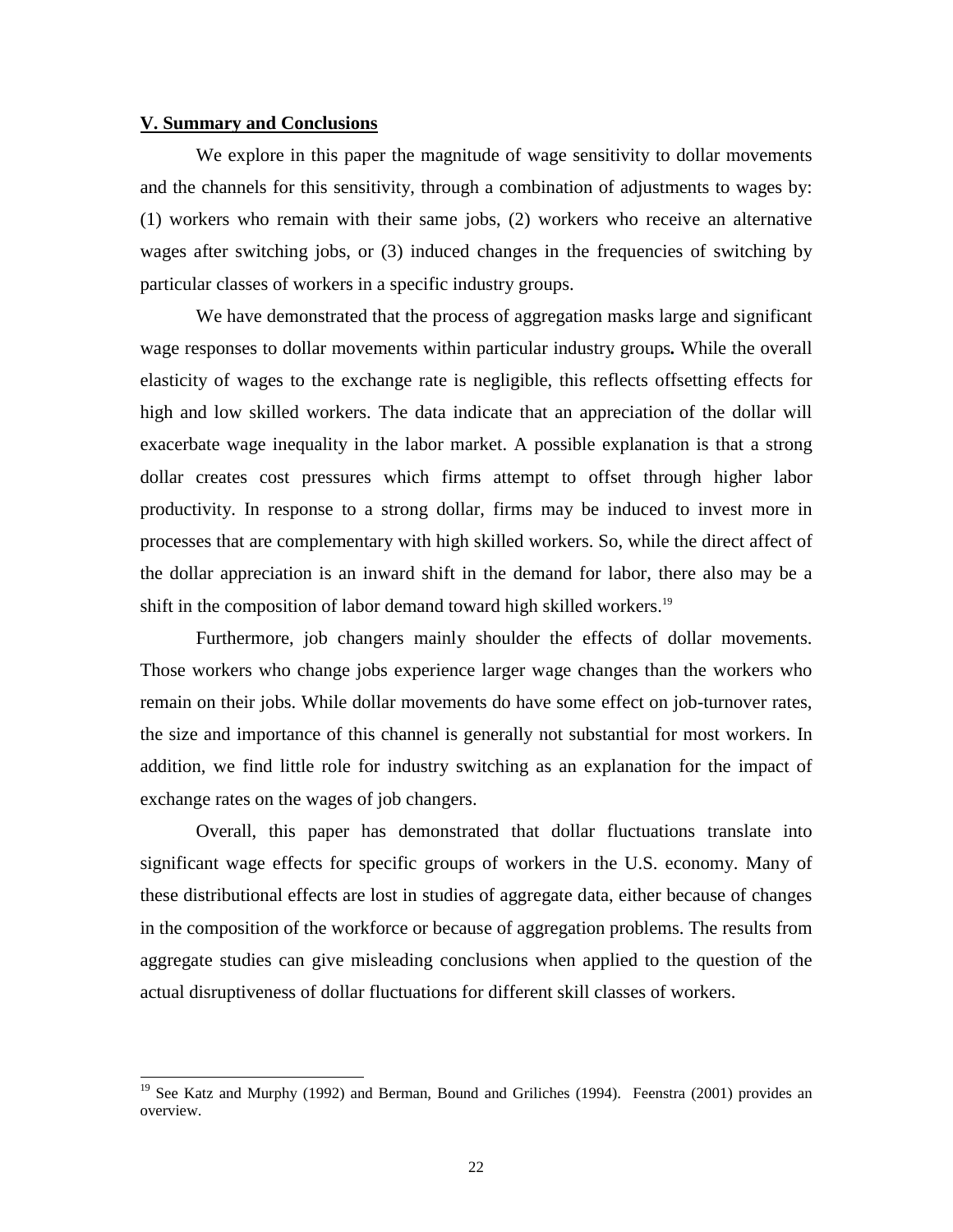## **References**

- Bartel, Ann P. "The Migration Decision: What Role Does Job Mobility Play?" *American Economic Review* 69 (December 1979): 775-786.
- Berman, Eli, John Bound, and Zvi Griliches. "Changes in the Demand for Skilled Labor Within U.S. Manufacturing: Evidence From the Annual Survey of Manufacturers." *Quarterly Journal of Economics* 109 (May 1994): 367-97.
- Beveridge, Stephen, and Charles R. Nelson. "A New Approach to the Decomposition of Economic Time Series Into Permanent and Transitory Components with Particular Attention to Measurement of the 'Business Cycle'." *Journal of Monetary Economics* 7 (March 1981): 151-174.
- Branson, William H., and James P. Love. "United States Manufacturing and the Real Exchange Rate." In *Misalignment of Exchange Rates: Effects on Trade and Industry*, edited by Richard C. Marston. Chicago, University of Chicago Press, 1988.
- Campa, Jose, and Linda Goldberg. "The Evolving External Orientation of Manufacturing: Evidence From Four Countries." *Economic Policy Review* 3 (July 1997): 53-81.
- ------, and Linda Goldberg. "Employment versus Wage Adjustment and the U.S. Dollar." *The Review of Economics and Statistics*, vol. 83 issue 3 (August 2001): 477-489.
- ------, and Linda S. Goldberg. "Investment, Pass-Through, and Exchange Rates: A Cross-Country Comparison." *International Economic Review* 40 (May 1999): 287-314.
- Carrington, William J. "Wage Losses for Displaced Workers: Is It Really the Firm that Matters?" *Journal of Human Resources* 28 (Summer 1993): 435-462.
- Cogley, Timothy. "Alternative Definitions of the Business Cycle and Their Implications for Business Cycle Models: A Reply to Torben Mark Pederson." *Journal of Economic Dynamics and Control* 25 (August 2001): 1103-1107.
- Farber, Henry S. "The Changing Face of Job Loss in the United States, 1981-1995." *Brookings Papers on Economic Activity* Microeconomics, no. 0 (1997): 55-128.
- Feenstra, Robert. "Introduction" in *The Impact of International Trade on Wages*, edited by Robert Feenstra (NBER and University of Chicago Press, 2000) pp.1-14.
- Freeman, Richard b. "Are your wages set in Beijing?" *Journal of Economic Perspectives* 9 (Summer): 15-32.
- Goldberg, Linda S. "Industry Specific Exchange Rates for the United States." Working Paper. Federal Reserve Bank of New York, April, 2002.
- Goldberg, Linda, and Joseph Tracy. "Exchange Rates and Local Labor Markets." In *The Impact of International Trade on Wages*, edited by Robert C. Feenstra, 269-308. Chicago, University of Chicago Press, 2000.
- ------, Joseph Tracy, and Stephanie Aaronson. "Exhange Rates and Employment Instability: Evidence from Matched CPS Data." *American Economic Review, Papers and Proceedings* 89 (May 1999): 204-210.
- Gourinchas, Pierre-Olivier. "Exchange Rates and Jobs: What do We Learn From Job Flows?" In *NBER Macroeconomics Annual 1998*, edited by Ben S. Bernanke and Julio J. Rotemberg, 153-208. Cambridge and London, MIT Press, 1999.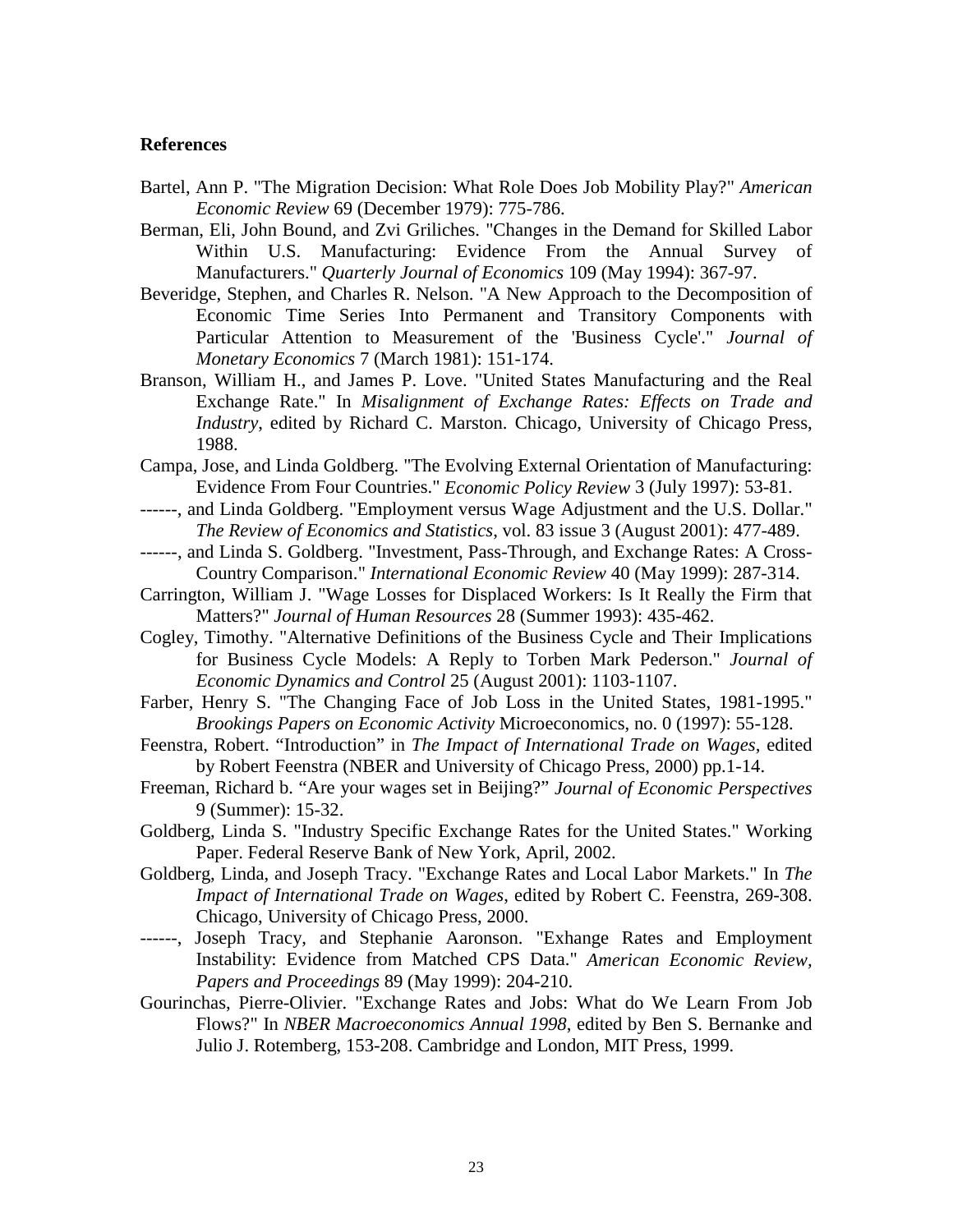- Ham, John C. "Estimation of a Labour Supply Model with Censoring Due to Unemployment and Underemployment." *Review of Economic Studies* 49 (July 1982): 335-354.
- Hodrick, Robert J., and Edward C. Prescott. "Postwar U.S. Business Cycles: An Empirical Investigation." *Journal of Money, Credit and Banking* 29 (February 1997): 1-16.
- Hoynes, Hilary. "The Employment, Earnings and Income of Less Skilled Workers Over the Business Cycle." In *Finding Jobs: Work and Welfare Reform*, edited by Rebecca Blank and David Card. New York, Russell Sage Foundation, forthcoming.
- Huizinga, John. "An Empirical Investigation of the Long Run Behavior of Real Exchange Rates." *Carnegie-Rochester Series on Public Policy* 27 (Autumn 1987): 149-214.
- Katz, Lawrence F., and Kevin M. Murphy. "Changes in Relative Wages: 1963-1987." *Quarterly Journal of Economics* 107 (February 1992): 35-78.
- Keane, Michael, and Eswar Prasad. "Skill Levels and the Cyclical Variability of Employment, Hours and Wages." *International Monetary Fund Staff Papers* 40 (December 1993): 711-743.
- Klein, Michael W., Scott Schuh, and Robert K. Triest. "Job Creation, Job Destruction, and the Real Exchange Rate." Working Paper. Fletcher School, Tufts University, August, 2001.
- Kletzer, Lori G. "Job Displacement." *Journal of Economic Perspectives* 12 (Winter 1998): 115-136.
- ------. *Job Losses From Imports: Measuring the Costs*. Institute for International Economics, 2001.
- Leahy, Michael P. "New Summary Measures of the Foreign Exchange Value of the Dollar." *Federal Reserve Bulletin* 84 (October 1998): 811-818.
- Maddala, G.S. *Limited-Dependent and Qualitative Variables in Econometrics*. London and New York, Cambridge University Press, 1983.
- Neumark, David, and Daiji Kawaguchi. "Attrition Bias in Economic Relationships Estimated with Matched CPS Files." Working Paper # 8663. National Bureau of Economic Research, December, 2001.
- Ong, Paul M., and Don Mar. "Post-Layoff Earnings Among Semiconductor Workers." *Industrial and Labor Relations Review* 45 (January 1992): 366-379.
- Pedersen, Turben M. "The Hodrick-Prescott Filter, the Slutzky Effect and the Distortionary Effect of Filters." *Journal of Economic Dynamics and Control* 25 (August 2001): 1081-1101.
- Podgursky, Michael, and Paul Swaim. "Job Displacement and Earnings Loss: Evidence From the Displaced Worker Survey." *Industrial and Labor Relations Review* 41 (October 1987): 17-29.
- Revenga, Ana. "Exporting Jobs? The Impact of Import Competition on Employment and Wages in U.S. Manufacturing." *Quarterly Journal of Economics* 107 (February 1992): 255-284.
- Topel, Robert H. "Local Labor Markets." *Journal of Political Economy* 94, no. 3, pt. 2 (1986): S111-S144.
- Wood, Adrian. "How trade hurt unskilled workers." *Journal of Economic Perspectives* vol. 9 (1995): 57-80.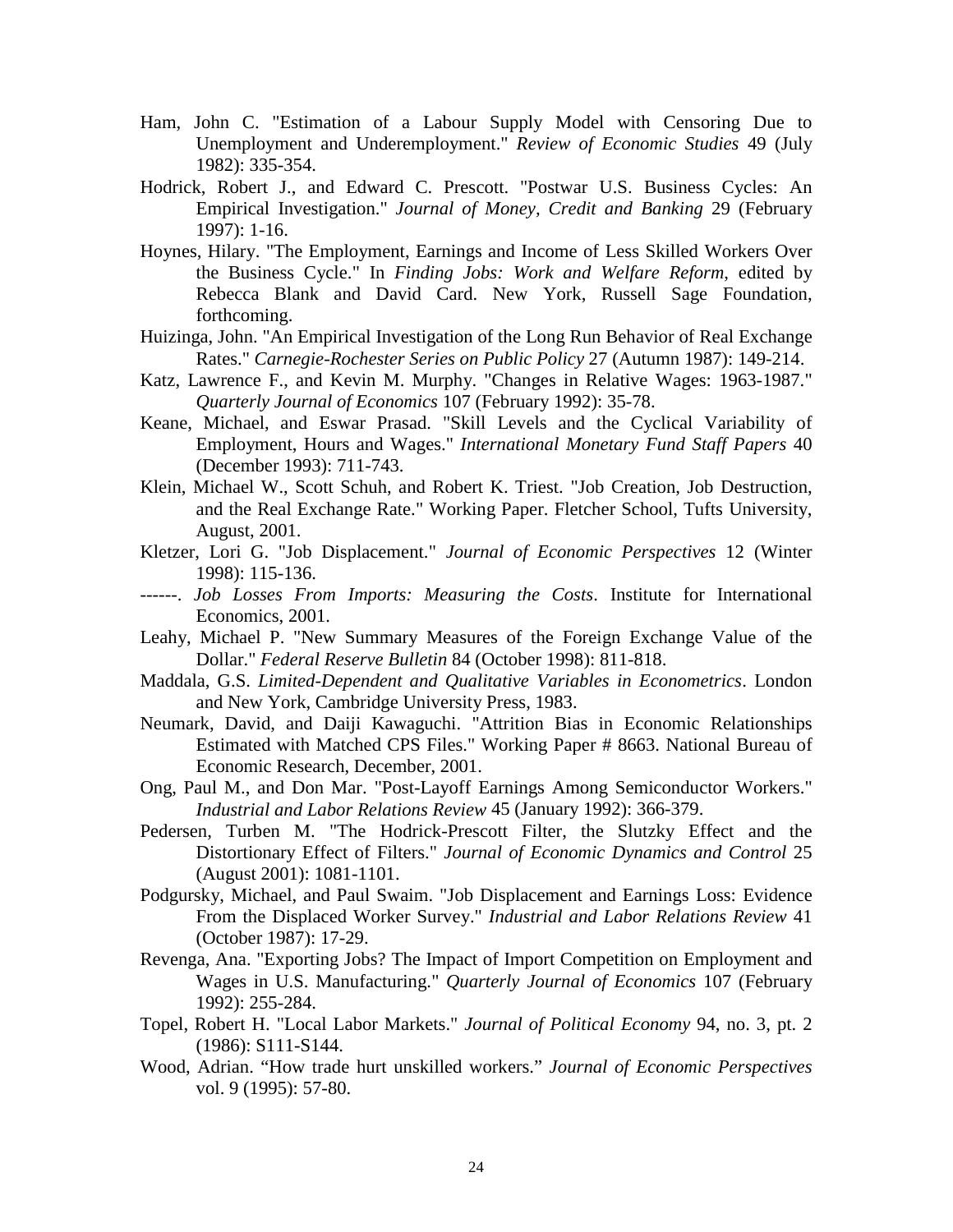## **Appendix**

Computation of Permanent Exchange Rates: The Beveridge-Nelson procedure decomposes an I(1) time series into its transitory and permanent components. We follow Beveridge and Nelson (1981) and Huizinga (1987), and model the exchange rate decomposition using lags of the real exchange rate. In particular, we assume that the first differences of the quarterly (log) real exchange rate follow an AR(4) process, so that the transitory departure of the real exchange rate from its expected long-run equilibrium,  $e_t^{BN}$ , is given by:

$$
E_t\left(e_t^{BN}\right) = -E_t\left(\sum_{j=1}^{\infty} \Delta e_{t+j} / \Delta e_t, \Delta e_{t-1}, \Delta e_{t-2}, \Delta e_{t-3}\right)
$$

The actual variance decomposition results suggest that the temporary component of exchange rate changes accounts for only a small proportion of the variance of the real exchange rate series.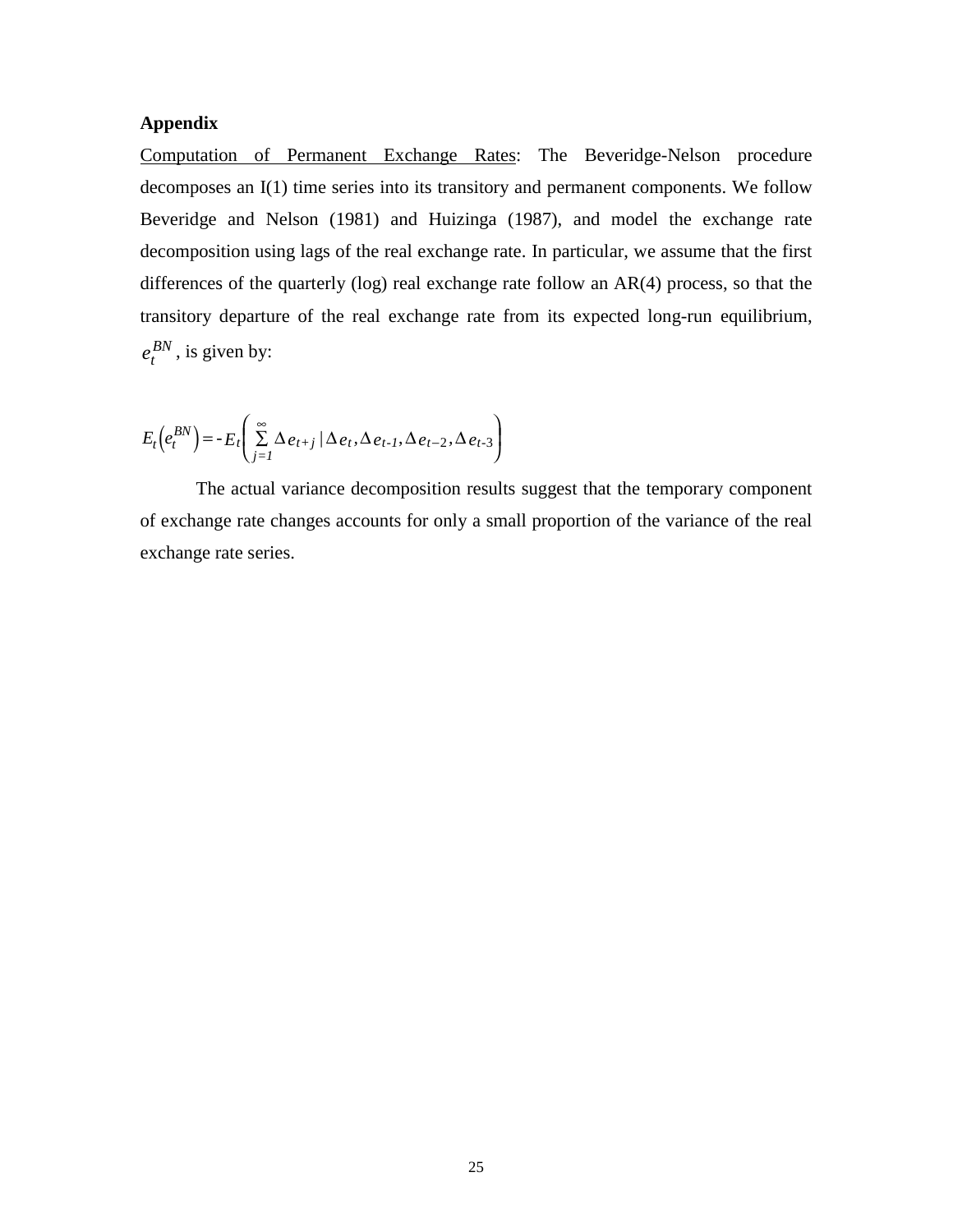|                                        | <b>All Observations</b>                   |                  | <b>Job changers Only</b>                  |         |
|----------------------------------------|-------------------------------------------|------------------|-------------------------------------------|---------|
|                                        | Variable Means<br>(percent of population) |                  | Variable Means<br>(percent of population) |         |
|                                        | Unmatched                                 | Matched          | Unmatched                                 | Matched |
| Manufacturing                          | .31                                       | .35              | .22                                       | .24     |
| Higher Markup<br>Industries            | .14                                       | .16              | .10                                       | .10     |
| Lower Markup<br>Industries             | .17                                       | .19              | .12                                       | .14     |
| Non-Manufacturing                      | .69                                       | .65              | .78                                       | .76     |
| Job changers<br>(1-year rate)          | .19                                       | .15              |                                           |         |
| Less than High<br><b>School Degree</b> | .19                                       | .17              | .20                                       | .17     |
| <b>High School</b><br><b>Graduates</b> | .40                                       | .40              | .41                                       | .41     |
| Some College                           | $\overline{.21}$                          | $\overline{.21}$ | $\overline{.21}$                          | .22     |
| <b>College Graduates</b>               | .20                                       | .22              | .18                                       | .20     |
| Age in years                           | 36.9                                      | 38.6             | 32.0                                      | 33.8    |
| (standard deviation)                   | (11.8)                                    | (11.3)           | (10.7)                                    | (10.8)  |
| Race<br>(Non-white)                    | .10                                       | .09              | .10                                       | .09     |
| Married                                | .67                                       | .75              | .55                                       | .65     |
| Own home                               | .66                                       | .77              | .52                                       | .66     |
| Number of                              |                                           |                  |                                           |         |
| Observations                           | 231,504                                   | 115,094          | 44,392                                    | 16,799  |

# **Appendix Table A1. Description of the Population of Male Workers**

*Notes*: \*\*All statistics for Matched CPS use base year values. Unmatched sample excludes individuals with missing earnings.